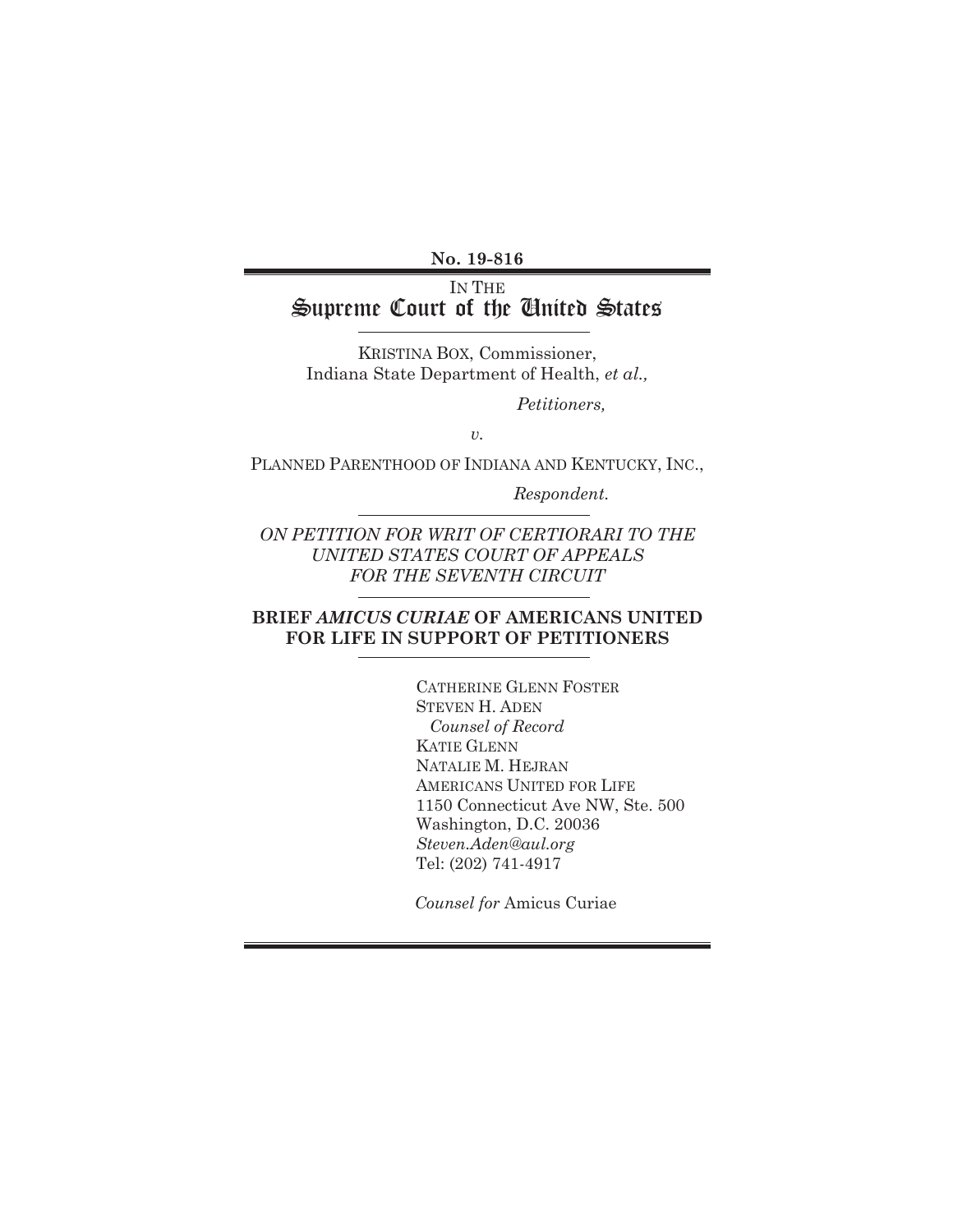# **TABLE OF CONTENTS**

| Planned Parenthood lacks a "close"<br>L.<br>relationship with minor girls seeking<br>abortion and should not be presumed to                                                                                                                  |
|----------------------------------------------------------------------------------------------------------------------------------------------------------------------------------------------------------------------------------------------|
| A. Planned Parenthood's long history<br>of serious health and safety<br>violations is at odds with its<br>assertion that it has a "close"<br>relationship with women and                                                                     |
| B. Planned Parenthood's extended<br>legal campaign against virtually<br>every state regulation of its<br>abortion business belies its<br>presumption that it has a "close"<br>relationship with women and<br>minor girls seeking abortion 12 |
|                                                                                                                                                                                                                                              |

i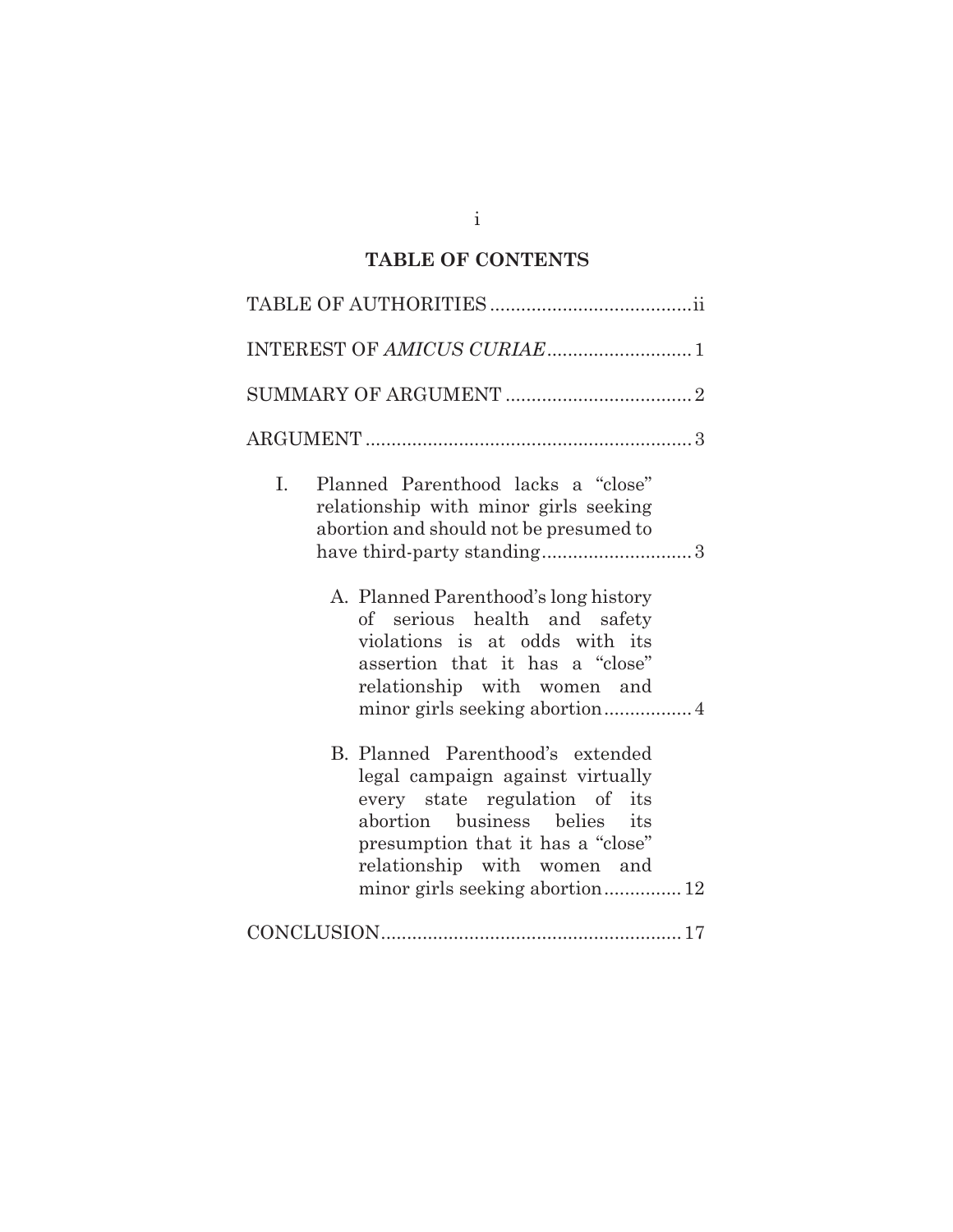# **TABLE OF AUTHORITIES**

**Cases** 

**Page(s)** 

| Aid for Women v. Foulston,<br>441 F.3d 1101 (10th Cir. 2006)  15                                                            |
|-----------------------------------------------------------------------------------------------------------------------------|
| Belotti v. Baird,                                                                                                           |
| Hodgson v. Minnesota,                                                                                                       |
| Kowalski v. Tesmer,                                                                                                         |
| Ohio v. Akron Ctr. for Reprod. Health,                                                                                      |
| Planned Parenthood v. Carter,<br>854 N.E.2d 853 (Ind. Ct. App. 2006) 14, 15                                                 |
| Planned Parenthood of Ind., Inc. v. Comm'r of the<br>Ind. State Dep't of Health,<br>794 F. Supp. 2d 892 (S.D. Ind. 2011) 16 |
| Planned Parenthood of Ind. & Ky. v. Comm'r of the<br>Ind. State Dep't of Health,<br>896 F.3d 809 (7th Cir. 2018)  16, 17    |
| Planned Parenthood of Ind. & Ky., Inc. v. Adams,                                                                            |

ii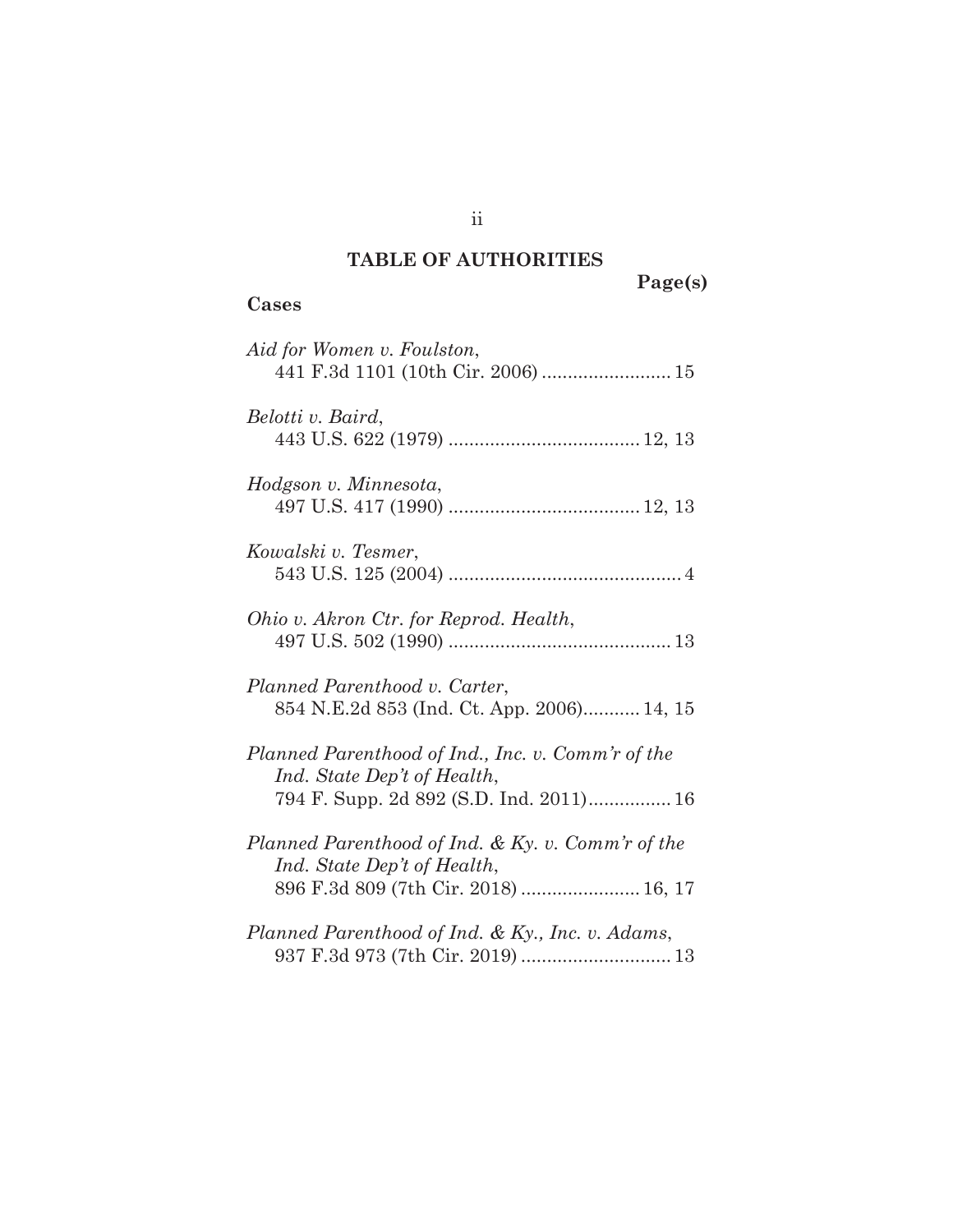| Planned Parenthood of Ind. & Ky., Inc. v. Comm'r,<br>Ind. State Dep't of Health,                                                   |
|------------------------------------------------------------------------------------------------------------------------------------|
| Planned Parenthood of Ind. & Ky., Inc. v. Comm'r,<br>Ind. State Dep't of Health,<br>No. 1:18-cv-1219 (S. Dist. Ind. filed Apr. 23, |
| Planned Parenthood of Ind. & Ky., Inc. v. Comm'r of<br>the Ind. State Dep't of Health,                                             |
| Roe v. Wade,                                                                                                                       |
| Singleton v. Wulff,                                                                                                                |
| Whole Woman's Health v. Hellerstedt,                                                                                               |
| <b>Statutes</b>                                                                                                                    |
| $19$ II S C & 1390a.7(b)(19)<br>$1\Lambda$                                                                                         |

# iii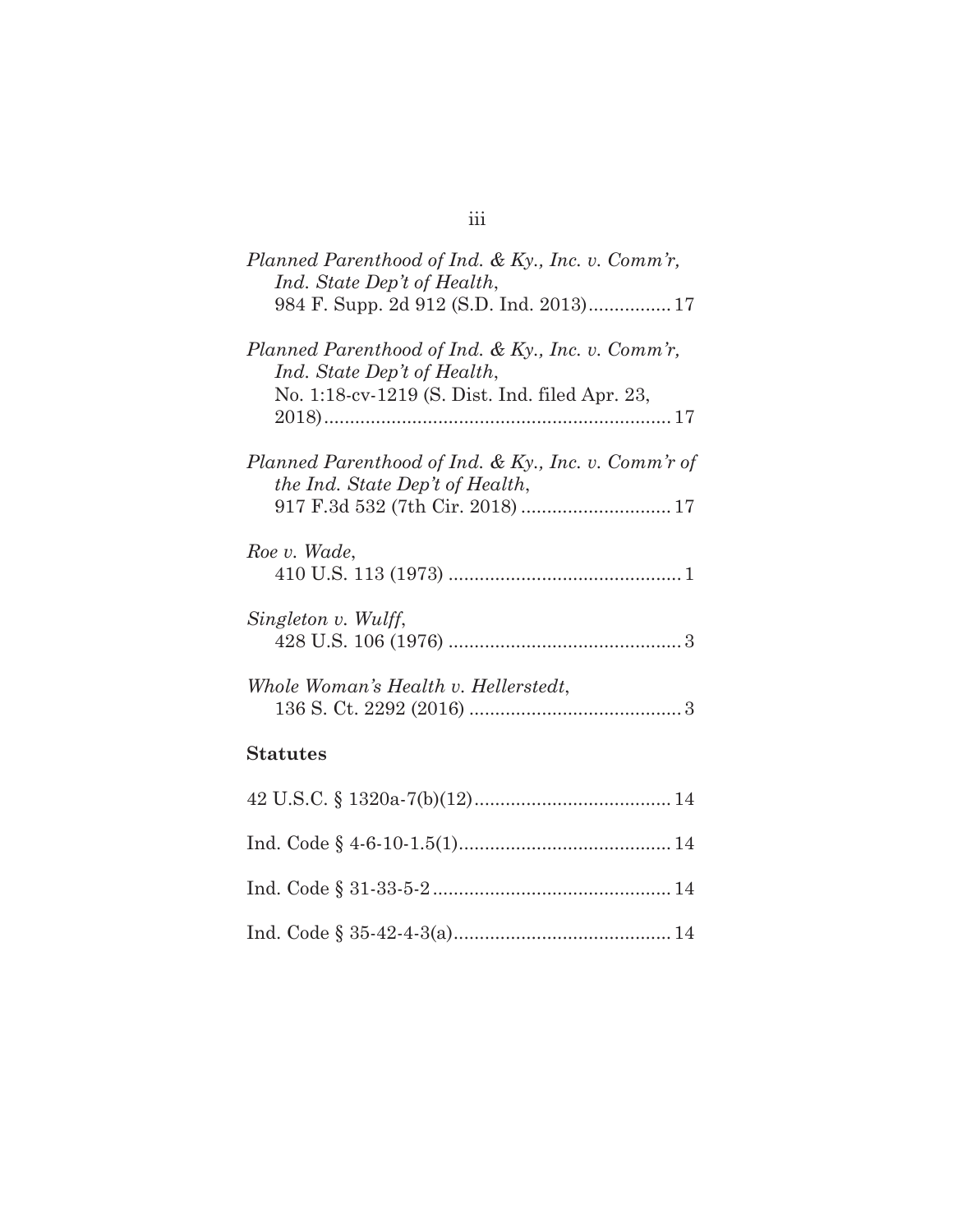#### **Regulations**

|--|--|--|--|--|--|

#### **Other Authorities**

Ams. United for Life, DEFENDING LIFE (2020 ed.)... 1

- Ams. United for Life, UNSAFE: AMERICA'S ABORTION INDUSTRY ENDANGERS WOMEN (2018 ed.), https://aul.org/wp-content/uploads/2018/10/AUL-Unsafe-2018-Final-Proof.pdf ............................... 1
- Brief *Amicus Curiae* of Ams. United for Life in Support of Cross-Petitioner, *Gee v. June Med. Servs. L.L.C.*, No. 18-1460 (Vide 18-1323) (2019), https://www.supremecourt.gov/DocketPDF/18/18- 1460/103796/20190624094927367\_18- 1460%20Amicus%20Brief%20of%20Americans%2 0United%20for%20Life.pdf ................................. 2
- Ind. State Dep't of Health, Statement of Deficiencies for Planned Parenthood of Indiana and Kentucky, Bloomington (Dec. 18, 2014) ............................ 5,6
- Ind. State Dep't of Health, Statement of Deficiencies for Planned Parenthood of Indiana and Kentucky, Bloomington (Jan. 24, 2017). ........................... 5,6
- Ind. State Dep't of Health, Statement of Deficiencies for Planned Parenthood of Indiana and Kentucky, Bloomington (Mar. 11, 2019) .............................. 5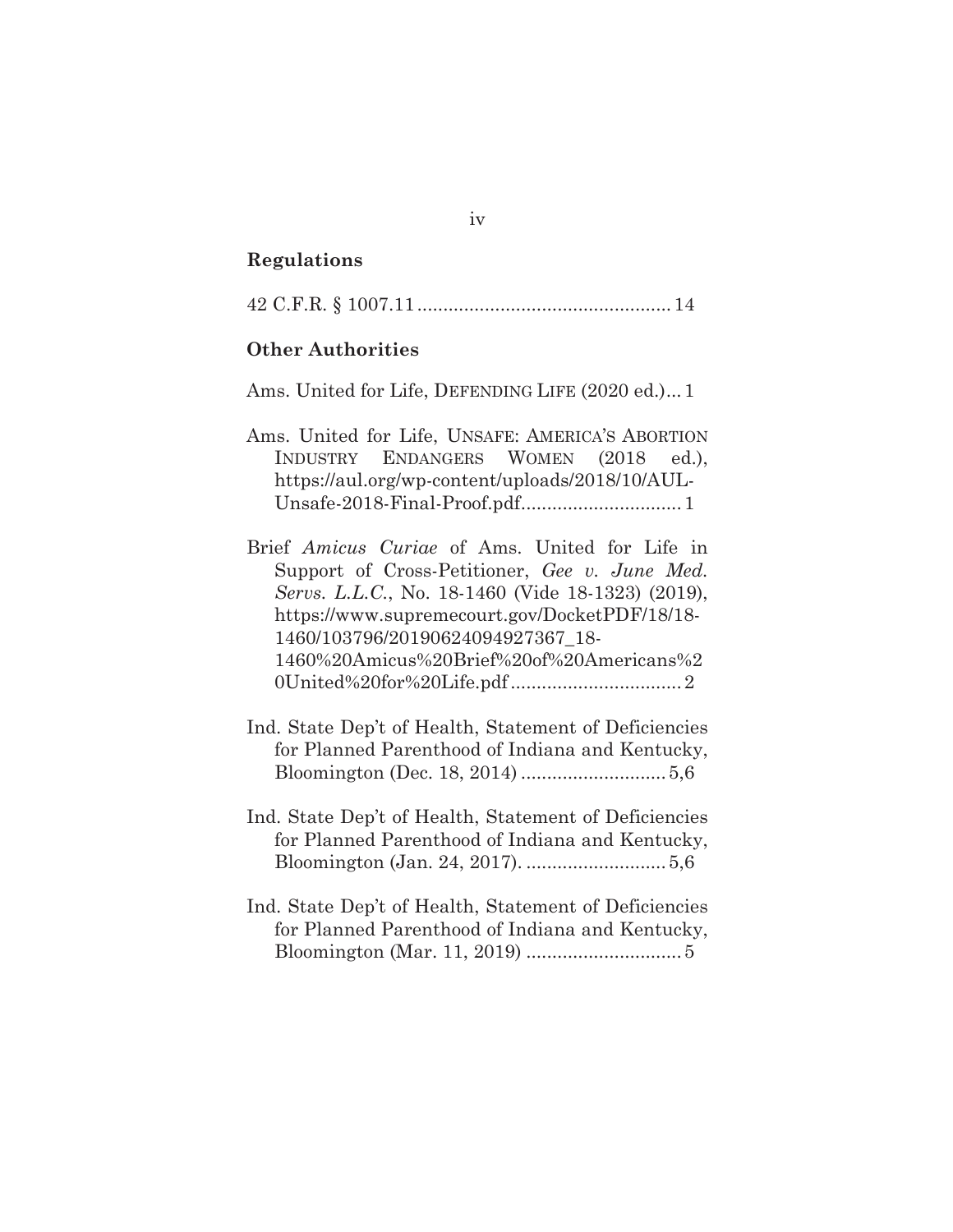| Ind. State Dep't of Health, Statement of Deficiencies<br>for Planned Parenthood of Indiana and Kentucky, |
|----------------------------------------------------------------------------------------------------------|
| Ind. State Dep't of Health, Statement of Deficiencies<br>for Planned Parenthood of Indiana and Kentucky, |
| Ind. State Dep't of Health, Statement of Deficiencies<br>for Planned Parenthood of Indiana and Kentucky, |
| Ind. State Dep't of Health, Statement of Deficiencies<br>for Planned Parenthood of Indiana and Kentucky, |
| Ind. State Dep't of Health, Statement of Deficiencies<br>for Planned Parenthood of Indiana and Kentucky, |
| Ind. State Dep't of Health, Statement of Deficiencies<br>for Planned Parenthood of Indiana and Kentucky, |
| Ind. State Dep't of Health, Statement of Deficiencies<br>for Planned Parenthood of Indiana and Kentucky, |
| Ind. State Dep't of Health, Statement of Deficiencies<br>for Planned Parenthood of Indiana and Kentucky, |

Lafayette (Sept. 29, 2015) ............................. 9, 10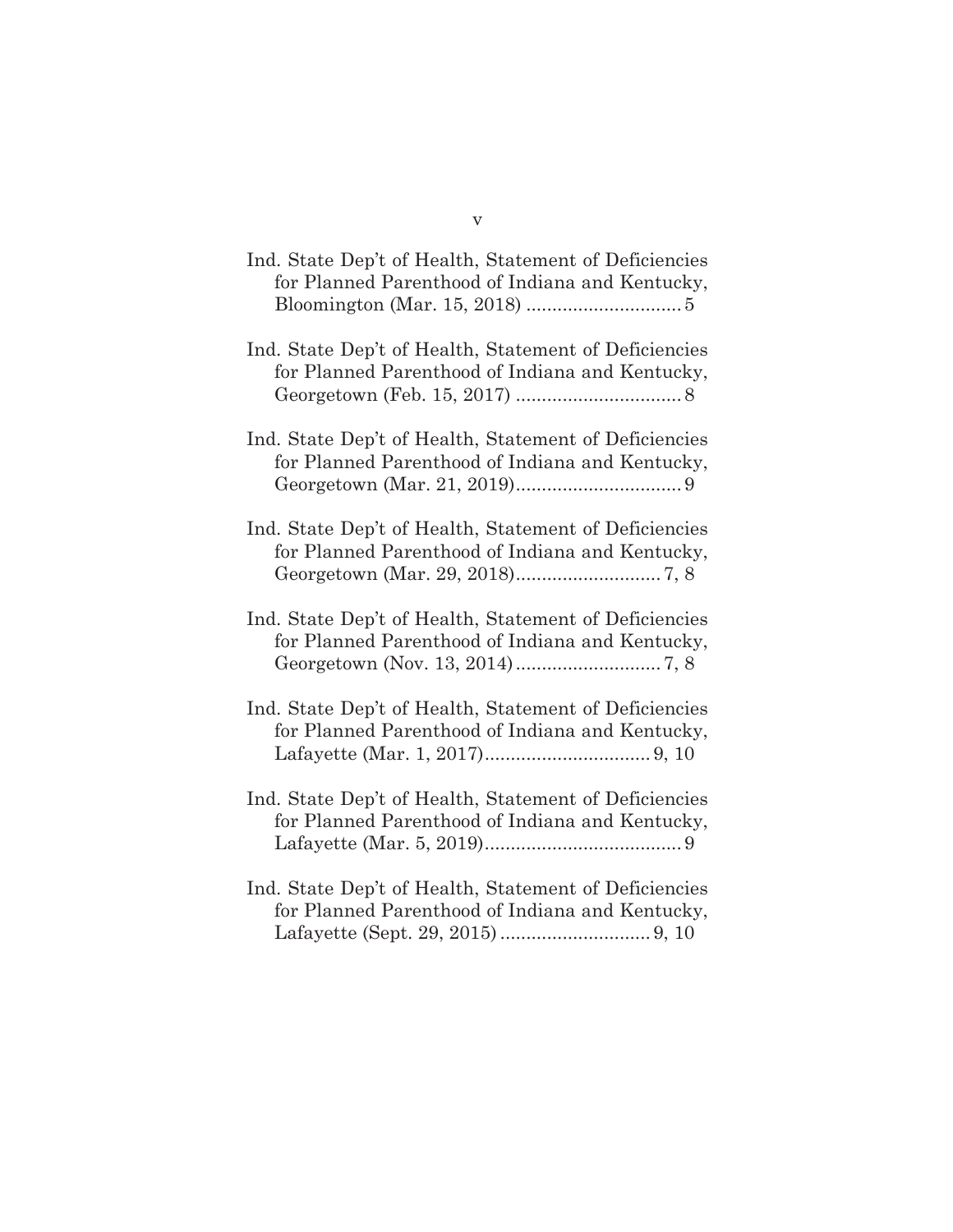| Ind. State Dep't of Health, Statement of Deficiencies<br>for Planned Parenthood of Indiana and Kentucky,                                                                                                                    |
|-----------------------------------------------------------------------------------------------------------------------------------------------------------------------------------------------------------------------------|
| Ind. State Dep't of Health, Statement of Deficiencies<br>for Planned Parenthood of Indiana and Kentucky,<br>Merrillville (Mar. 13, 2019) 11                                                                                 |
| Ind. State Dep't of Health, Statement of Deficiencies<br>for Planned Parenthood of Indiana and Kentucky,                                                                                                                    |
| Our History, Planned Parenthood of Indiana and<br>Kentucky, Inc. (last visited Jan. 24, 2020),<br>https://www.plannedparenthood.org/planned-<br>parenthood-metropolitan-new-<br>jersey/patients/planned-parenthood-indiana- |

Sara Galer, *Planned Parenthood Worker Fired*, WTHR (Dec. 10, 2008, 4:54 PM) ....................... 16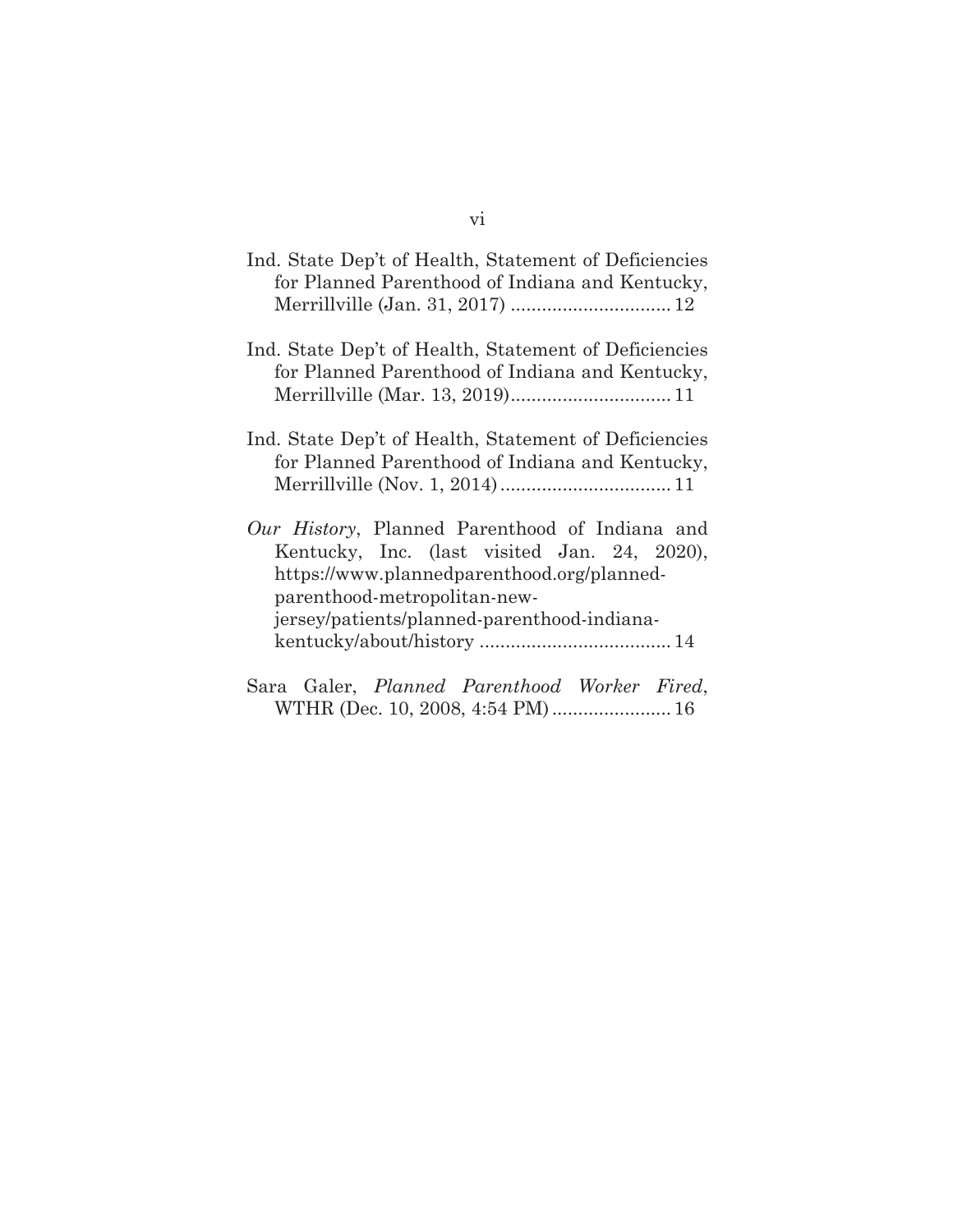#### **INTEREST OF** *AMICUS CURIAE***<sup>1</sup>**

*Amicus* Americans United for Life (AUL) is the first and most active pro-life non-profit advocacy organization dedicated to advocating for comprehensive legal protections for human life from conception to natural death. Founded in 1971, before this Court's decision in *Roe v. Wade*, 410 U.S. 113 (1973), AUL has nearly 50 years of experience relating to abortion jurisprudence. AUL attorneys are highlyregarded experts on the Constitution and legal issues touching on abortion and are often consulted on various bills, amendments, and ongoing litigation across the country. AUL has created comprehensive model legislation and works extensively with state legislators to enact constitutional pro-life laws, including model bills aimed at protecting the health and safety of women who choose abortion. See AUL, DEFENDING LIFE (2020 ed.) (state policy guide providing model bills that protect women's health). AUL has also documented more than 1,400 health and safety deficiencies and violations of state regulations at 227 abortion clinics in 32 states between 2008 and 2016. See AUL, UNSAFE: AMERICA'S ABORTION INDUSTRY ENDANGERS WOMEN (2018 ed.), https://aul.org/wp-content/uploads/2018/10/AUL-Unsafe-2018-Final-Proof.pdf.

<sup>1</sup> No party's counsel authored any part of this brief. No person other than *Amici* and their counsel contributed money intended to fund the preparation or submission of this brief. Counsel for all parties were provided notice of the filing of this *amicus* brief pursuant to Sup. Ct. R. 37.2(a), and have granted written consent to its filing.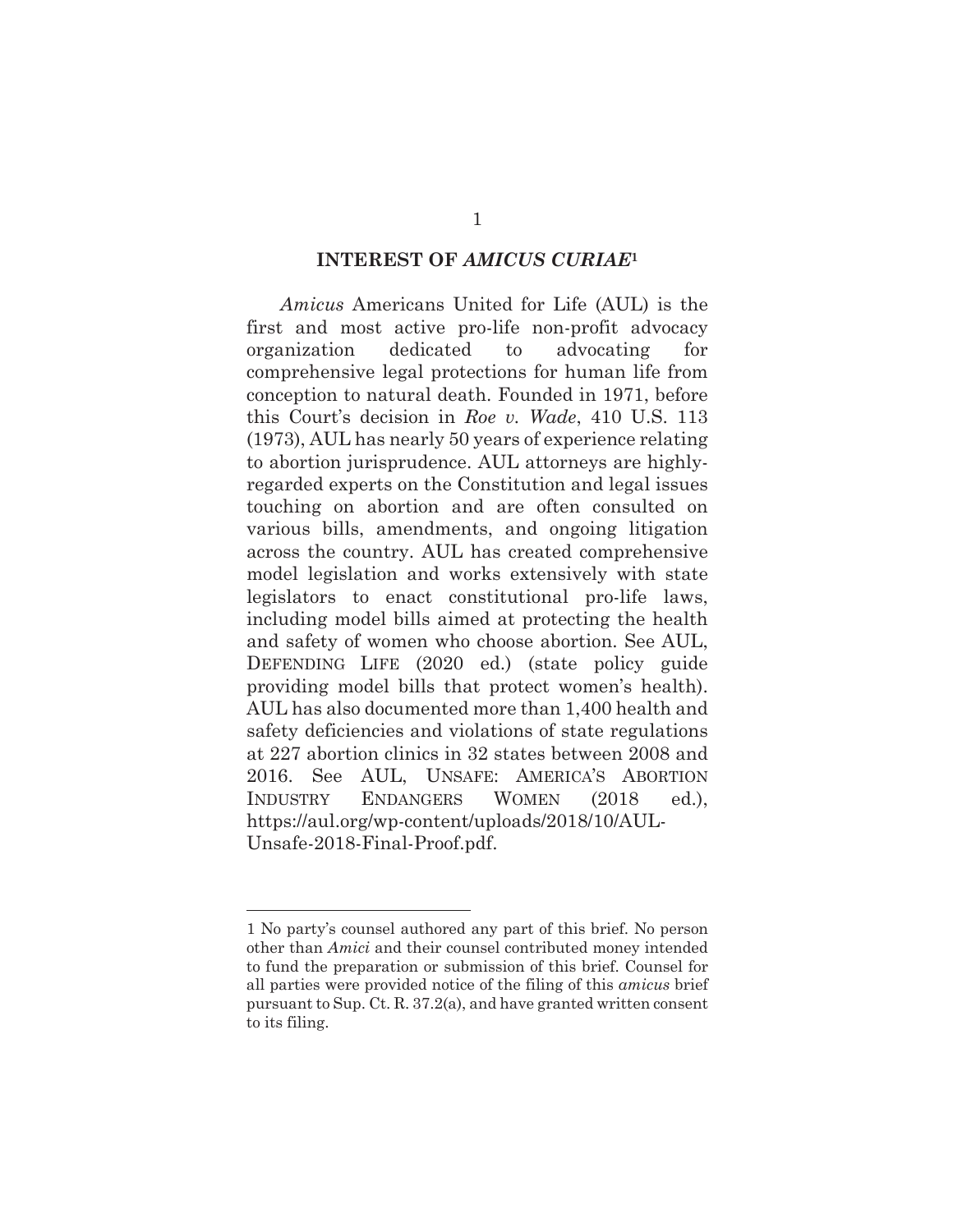## **SUMMARY OF ARGUMENT**

*Amicus* will address the first question presented by Indiana:

Whether an abortion clinic may assert thirdparty standing on behalf of its hypothetical minor patients to challenge a statute requiring parental notice before abortion.

#### Petition for Writ of Certiorari ("Pet.") i.

 AUL contends that Respondent Planned Parenthood of Indiana and Kentucky ("PPINK") cannot demonstrate a "close relationship" with its patients for two important reasons: First, like abortion facilities in many States,2 PPINK has a long history of health and safety violations. This history reveals that not only does PPINK lack the kind of "close" relationship ordinarily required for third-party standing, but also that there is an inherent conflict of interest between abortion providers and their patients regarding state health and safety regulations. Second, PPINK and its predecessor organization have engaged in a lengthy legal campaign to overturn numerous informed consent mandates, health and

<sup>2</sup> See generally Brief *Amicus Curiae* of Ams. United for Life in Support of Cross-Petitioner, *Gee v. June Med. Servs. L.L.C.*, No. 18-1460 (Vide 18-1323 (2019) https://www.supremecourt.gov/DocketPDF/18/18-

<sup>1460/103796/20190624094927367</sup>\_18-

<sup>1460%20</sup>Amicus%20Brief%20of%20Americans%20United%20fo r%20Life.pdf (citing extensive list of deficiency reports and enforcement actions against Louisiana abortion providers including the Petitioner, June Medical Services).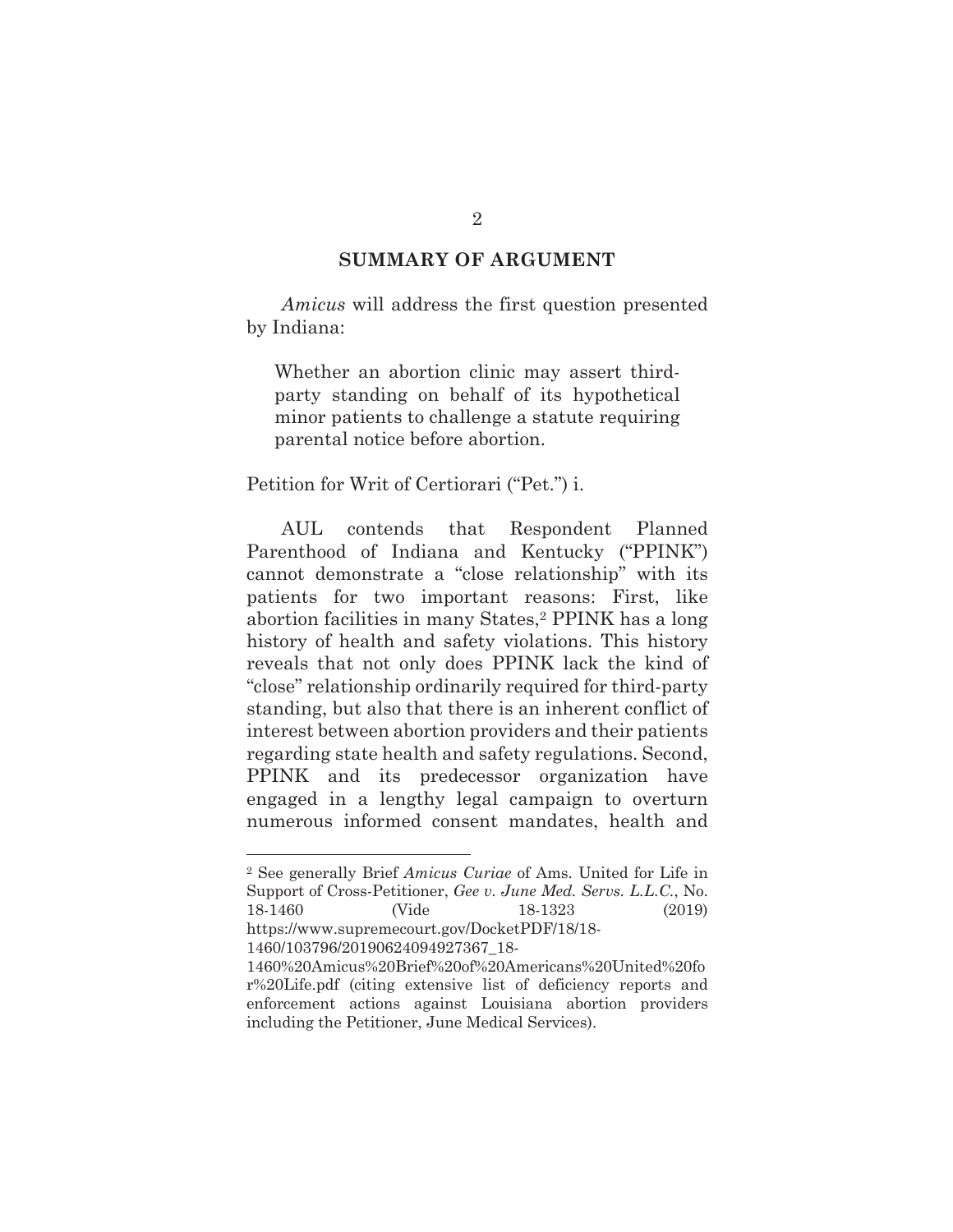safety requirements, and legal protections for minors, all in the name of representing "the interests" of its patients. In view of these facts, PPINK cannot be presumed to enjoy a "close" relationship with its patients when it comes to legal challenges brought against the very laws the State passes for the protection of the patients' health and safety, and it should not be deemed to have third-party standing.

#### **ARGUMENT**

I. PLANNED PARENTHOOD LACKS A "CLOSE" RELATIONSHIP WITH MINOR GIRLS SEEKING ABORTION AND SHOULD NOT BE PRESUMED TO HAVE THIRD-PARTY STANDING.

In *Singleton v. Wulff*, this Court concluded that "it generally is appropriate to allow a physician to assert the rights of women patients as against governmental interference with the abortion decision." 428 U.S. 106, 118 (1976). Based on this generality, this Court and lower courts have assumed *carte blanche* that abortion providers have third-party standing on behalf of women seeking abortion without any meaningful, particularized analysis. Cf. *Whole Woman's Health v. Hellerstedt*, 136 S. Ct. 2292, 2322 (2016) (Thomas, J., dissenting) ("[A] plurality of this Court fashioned a blanket rule allowing third-party standing in abortion cases."). Insofar as Respondent PPINK has an extensive history of documented health and safety violations, and routinely challenges State health and safety regulations designed to protect its patients, this presumption is at odds with this Court's third-party standing doctrine requiring a "close"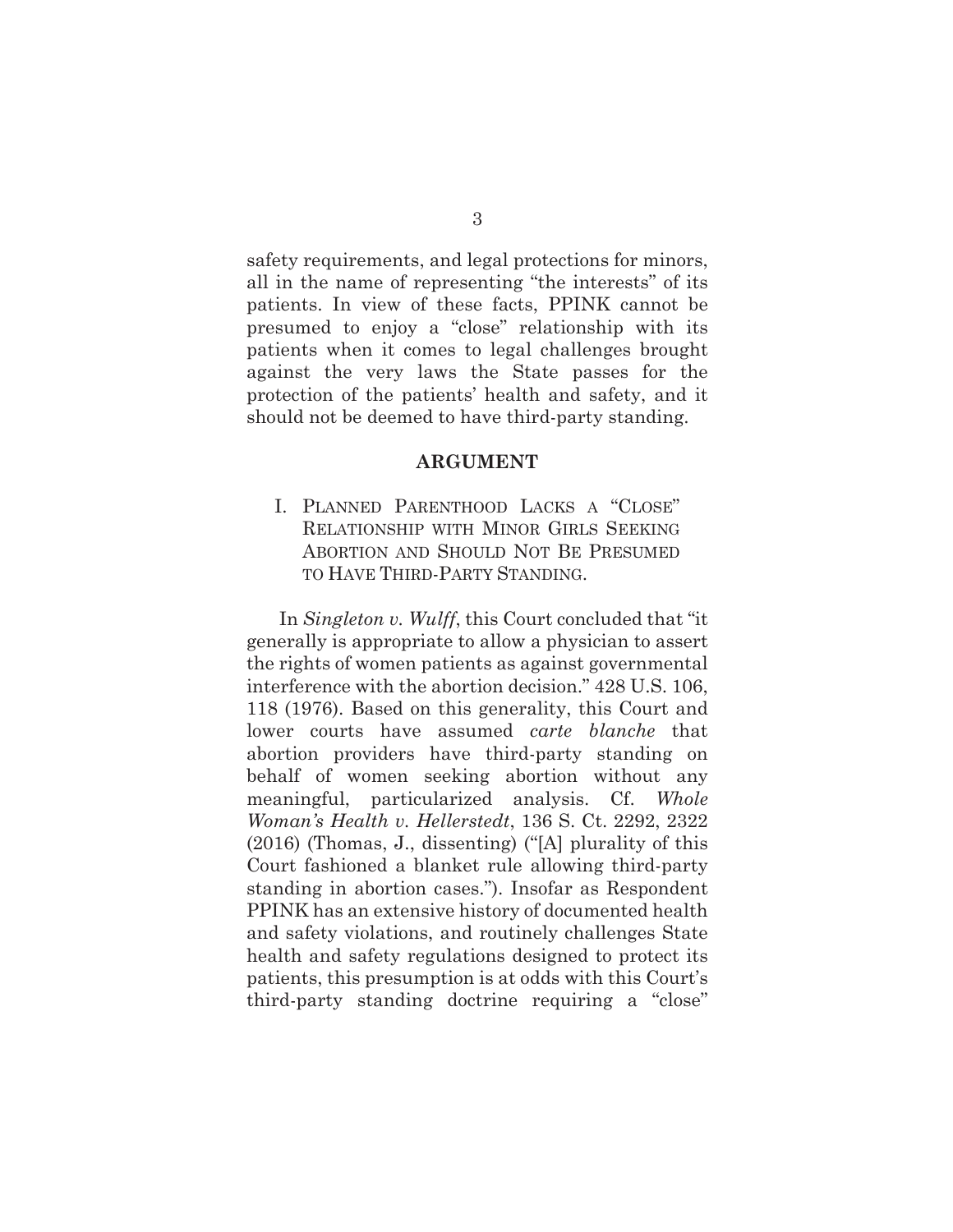relationship between the third party and the persons who possess the right. *Kowalski v. Tesmer*, 543 U.S. 125, 130 (2004).

> A. Planned Parenthood's Long History of Serious Health and Safety Violations Is at Odds With Its Assertion that It Has a "Close" Relationship with Women and Minor Girls Seeking Abortion.

PPINK abortion clinics have a slew of health and safety violations documented in Statements of Deficiencies (SOD) by the Indiana State Department of Health (ISDH). Below is a summary of some of the more egregious violations reported by ISDH for four of the Indiana abortion facilities run by PPINK: Bloomington, Georgetown, Lafayette, and Merrillville. The clinic violations reported in the ISDH SODs demonstrate that PPINK does not share its patients' interests when it comes to health and safety, and as such cannot have the necessary "close" relationship for third-party standing.

**PPINK, Bloomington.** Planned Parenthood's Bloomington facility has been cited for violating patient health and safety regulations for many years.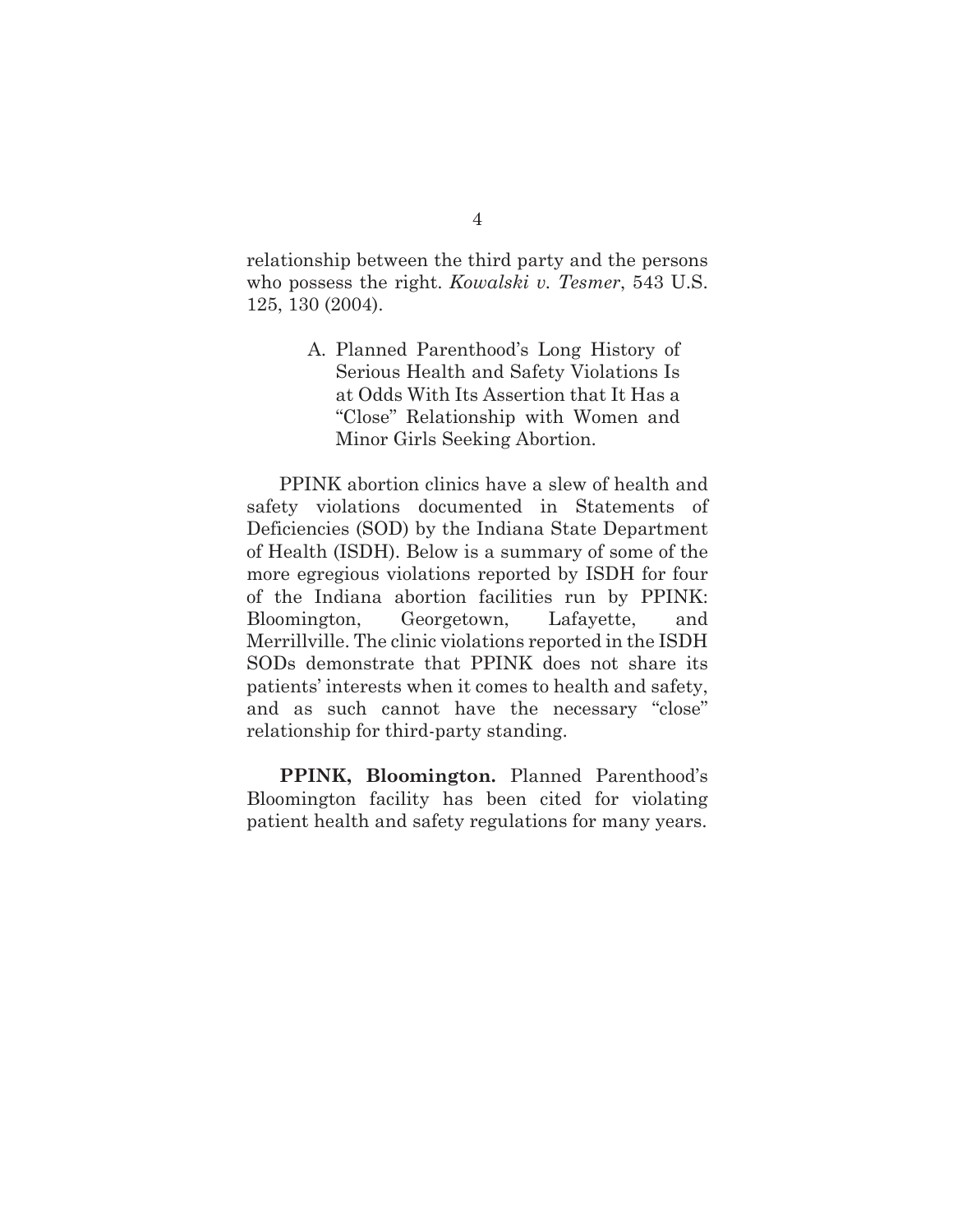#### *Substandard patient care.*

- 2014: Failure to document whether medical history check and physical examination were performed prior to abortion procedure.3
- 2014: Failure to ensure standards of care relating to the checking of vital signs in the surgery room were followed during abortion procedures.4
- 2014: Failure to document whether a Spanishspeaking patient could understand the English consent forms and documents.5
- 2017: Failure to follow facility's recovery area assessment policy, including failing to include documentation on respiratory rate or pulse for patients in the recovery room.6
- 2018: Failure to document vital signs, including blood pressure, respiratory rate, and pulse.7
- 2019: Failure to document physical examination or lab results.<sup>8</sup>

<sup>3</sup> ISDH, SOD for Planned Parenthood of Indiana and Kentucky, Bloomington [hereinafter PPINK Bloomington] 13–15 (Dec. 18, 2014).

<sup>4</sup> *Id*. at 15–17.

<sup>5</sup> *Id*. 6 ISDH, SOD for PPINK Bloomington 10–16 (Jan. 24, 2017).

<sup>7</sup> ISDH, SOD for PPINK Bloomington 6–7 (Mar. 15, 2018).

<sup>8</sup> ISDH, SOD for PPINK Bloomington 1–2 (Mar. 11, 2019).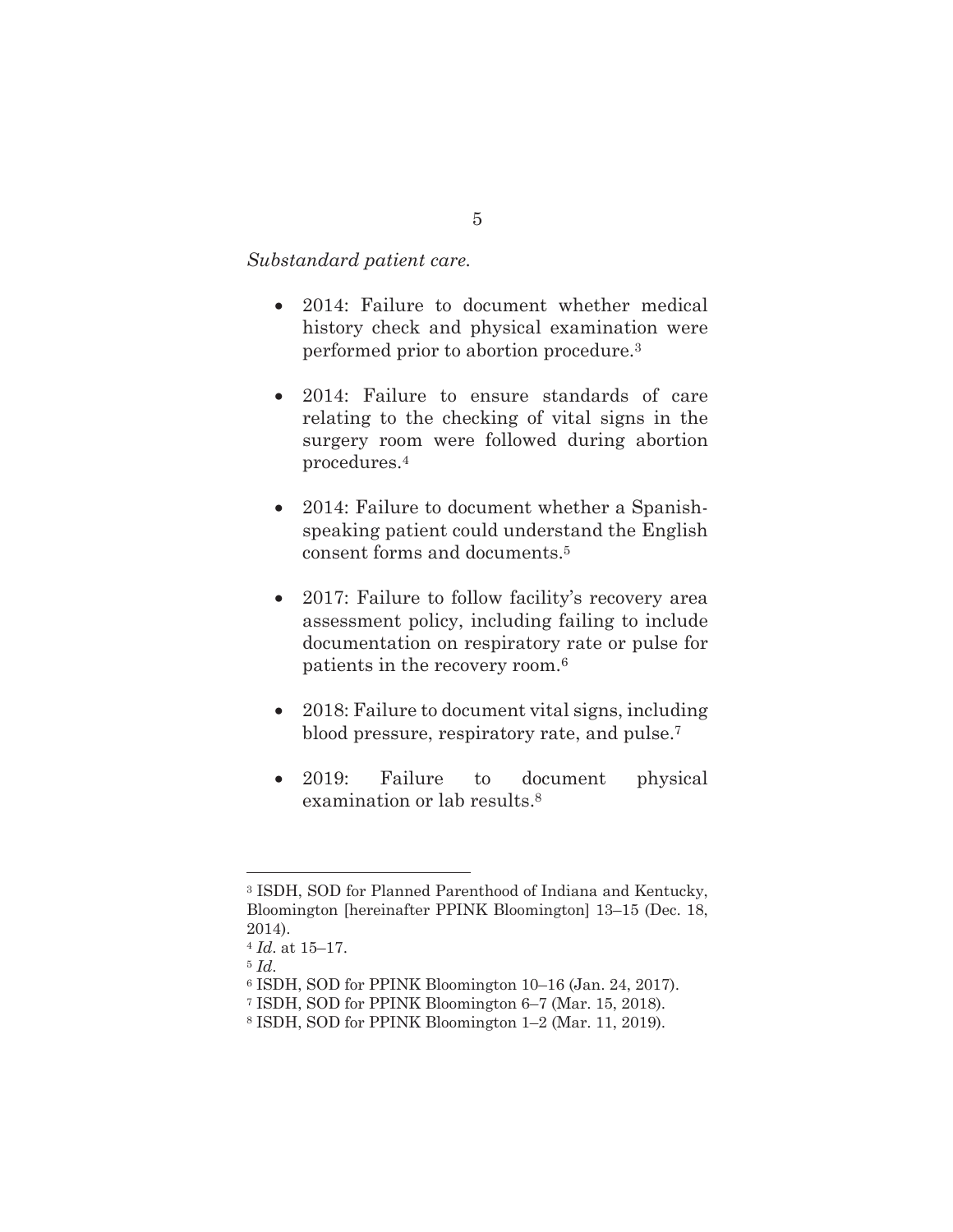#### *Incomplete or inaccurate patient medical records.*

- 2014: Contradictory or missing information in patient records, including contradictory information on time of discharge.9
- 2014: Incomplete or missing documentation on state-mandated requirements, including whether patient wanted to view ultrasounds, verification of gestational age, medical history, discharge information, and inconsistency with sedation preference.<sup>10</sup>
- 2017: Failure to identify the attending physician and log patient's condition at discharge on surgical abortion paperwork.11

## *Issues with facility or staff licensing or facility policy.*

• 2017: Failure to have a policy for reporting licensed health professionals who fail to comply with state licensing requirements.<sup>12</sup>

**PPINK, Georgetown.** Planned Parenthood's Georgetown facility located in Indianapolis, Indiana has been cited for violating patient health and safety regulations, including improper administration of medication.

<sup>9</sup> ISDH, SOD for PPINK Bloomington 5–7 (Dec. 18, 2014).

<sup>&</sup>lt;sup>10</sup> *Id.* at 8–11.<br><sup>11</sup> ISDH, SOD for PPINK Bloomington 6–7 (Jan. 24, 2017).

<sup>12</sup> *Id*. at 1–2.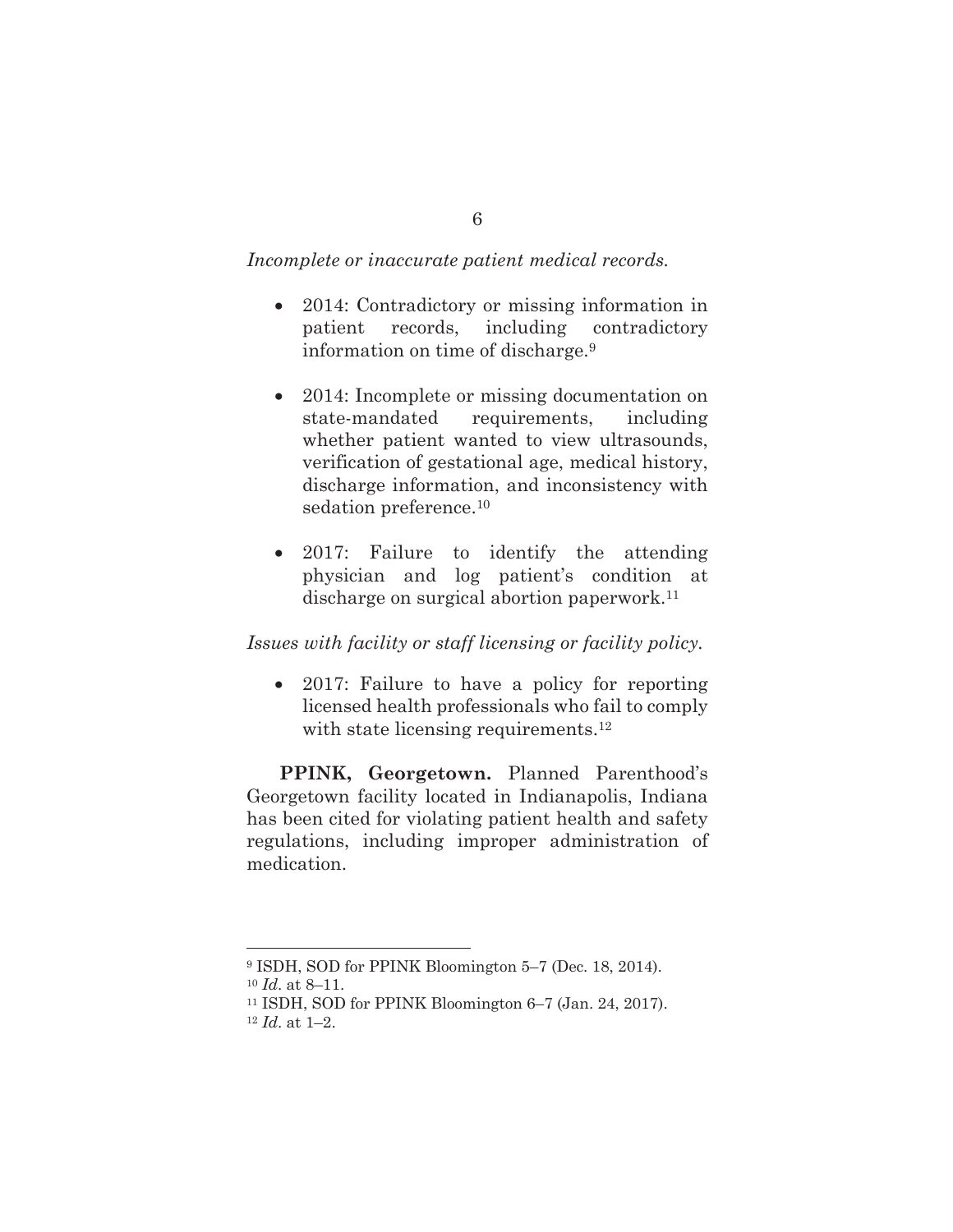## *Substandard patient care.*

- 2014: Patients were administered 100 mcg of fentanyl intravenously for sedation when maximum recommended dose is .05–1 mcg.13
- 2014: Failure to document whether practitioner performed a medical history check and physical examination prior to abortion procedure.<sup>14</sup>
- 2014: Failure to document whether vital signs, were checked per facility policy.15
- 2018: Patient's medical record was missing documentation of a signed informed consent form.16

# *Incomplete or inaccurate patient medical records.*

• 2014: Failure to adequately fill in patients' medical records, including by failing to note whether an ultrasound was performed; failing to ask whether the patient had consumed drugs or alcohol; failing to document vital signs and start and end times for the procedure; and failing to note the patient's preferred method of sedation.<sup>17</sup>

<sup>13</sup> ISDH, SOD for Planned Parenthood of Indiana and Kentucky [hereinafter PPINK Georgetown] 41–43 (Nov. 13, 2014).

<sup>14</sup> *Id*. at 20–22.

<sup>15</sup> *Id*. at 25–29.

<sup>16</sup> ISDH, SOD for PPINK Georgetown 2–3 (Mar. 29, 2018).

<sup>17</sup> ISDH, SOD for PPINK Georgetown 9–20 (Nov. 13, 2014).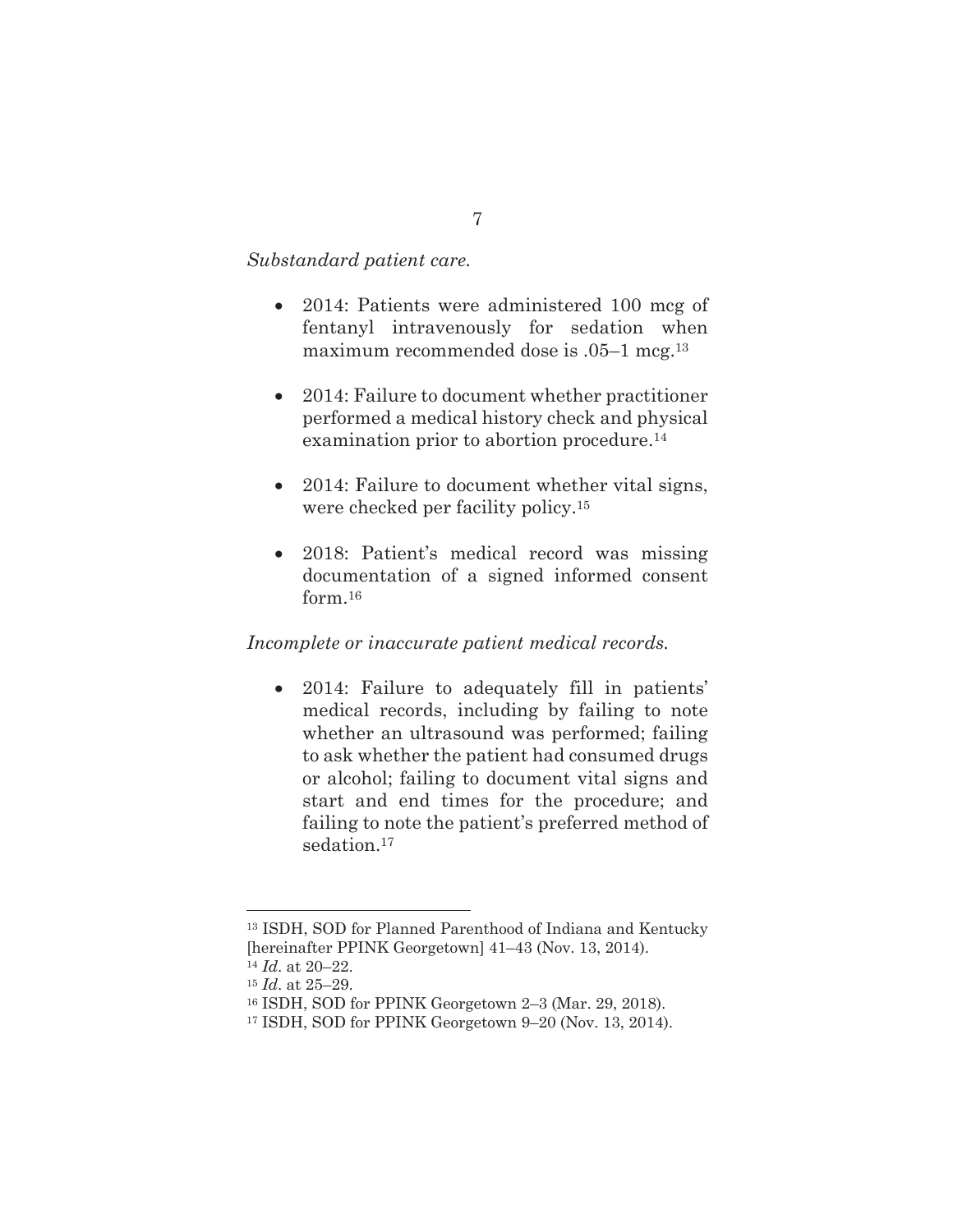• 2014: Failure to accurately record anesthesia or sedation in patient records under facility policy.18

# *Issues with facility or staff licensing or facility policy.*

- 2018: Failure to conspicuously post current license. License in waiting area had expired 6/30/17.19
- 2018: Failure to have two licensed staff members sign or initial the Control Substance  $Log.<sup>20</sup>$

*Unsanitary conditions; expired medications or medical supplies.* 

- 2017: Emergency cart contained two 500 mL IV solution bags that were expired as of 1/2017.21
- 2017: Vaginal probe was not cleaned in accordance with the facility's Infection Control Manual because the test strips were used after their expiration date of 1/28/17.22
- 2017: Failure to ensure monthly checks of emergency supplies and medications.23

19 ISDH, SOD for PPINK Georgetown 1 (Mar. 29, 2018).

<sup>18</sup> ISDH, SOD for PPINK Georgetown 37–39 (Nov. 13, 2014).

<sup>20</sup> *Id*. at 7–9. 21 ISDH, SOD for PPINK Georgetown 8–10 (Feb. 15, 2017).

<sup>22</sup> *Id*. at 10–12.

<sup>23</sup> *Id*. at 19–21.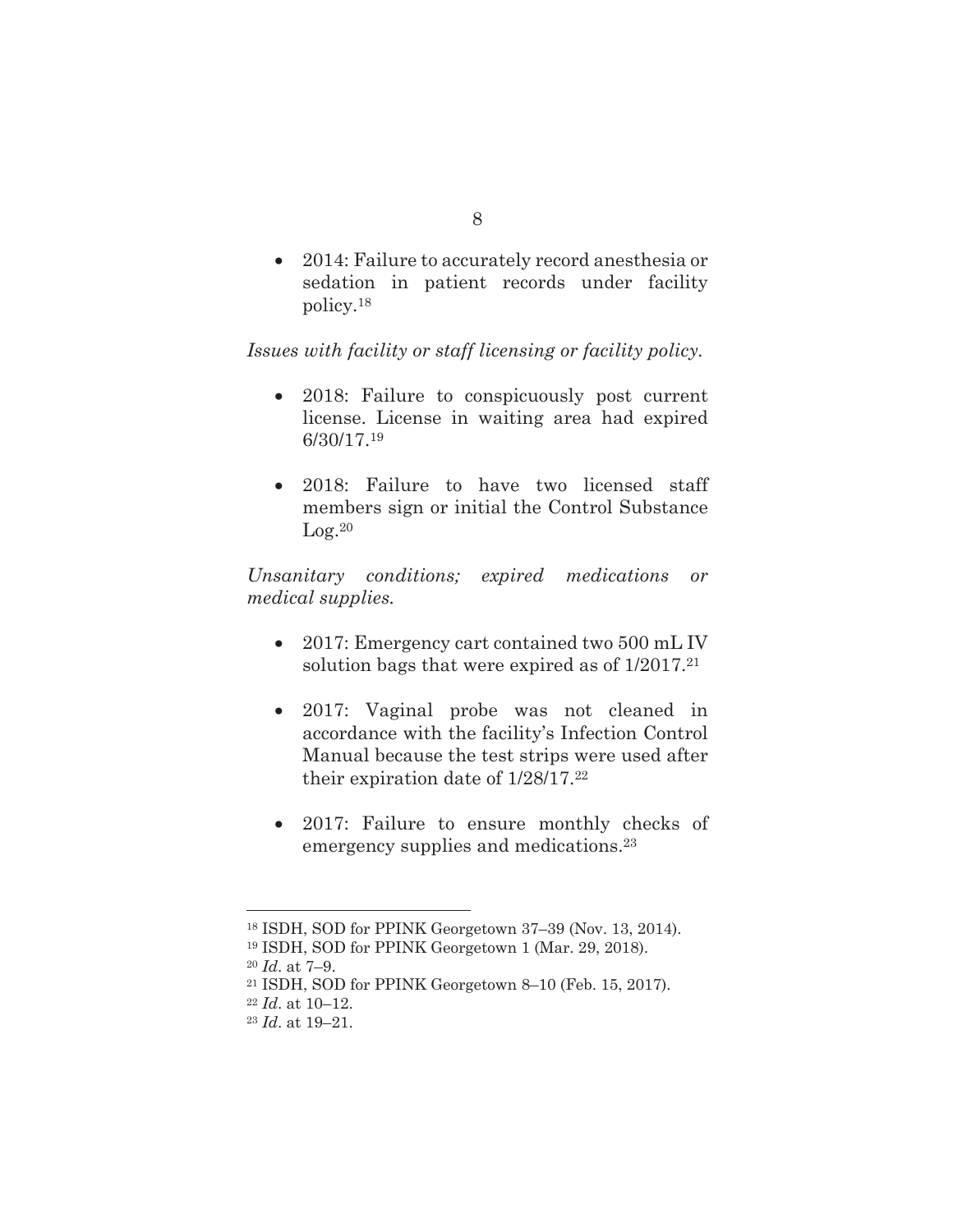• 2019: Facility failed to change disinfection solution that had a discard date of 1/12/2016.24

**PPINK, Lafayette.** Planned Parenthood's Lafayette facility has been cited for violating patient health and safety regulations, including repeated citations for improper documentation and unsanitary conditions.

# *Incomplete or inaccurate patient medical records.*

- 2015: Failure to provide documentation ensuring a patient received the necessary informed consent form since the forms were allegedly at a different facility but all documents at the facility were shredded.<sup>25</sup>
- 2019: Failure to electronically sign patient's visit summary within 120 hours of visit.26

# *Issues with facility or staff licensing or facility policy.*

• 2015, 2017: Failure to have a policy for reporting licensed health professionals who fail to comply with state licensing requirements, documenting actions taken against health professionals who fail to comply with clinic

<sup>24</sup> ISDH, SOD for PPINK Georgetown 3–4 (Mar. 21, 2019).

<sup>25</sup> ISDH, SOD for Planned Parenthood of Indiana and Kentucky, Lafayette [hereinafter PPINK Lafayette] 3–9 (Sept. 29, 2015).

<sup>26</sup> ISDH, SOD for PPINK Lafayette (Mar. 5, 2019).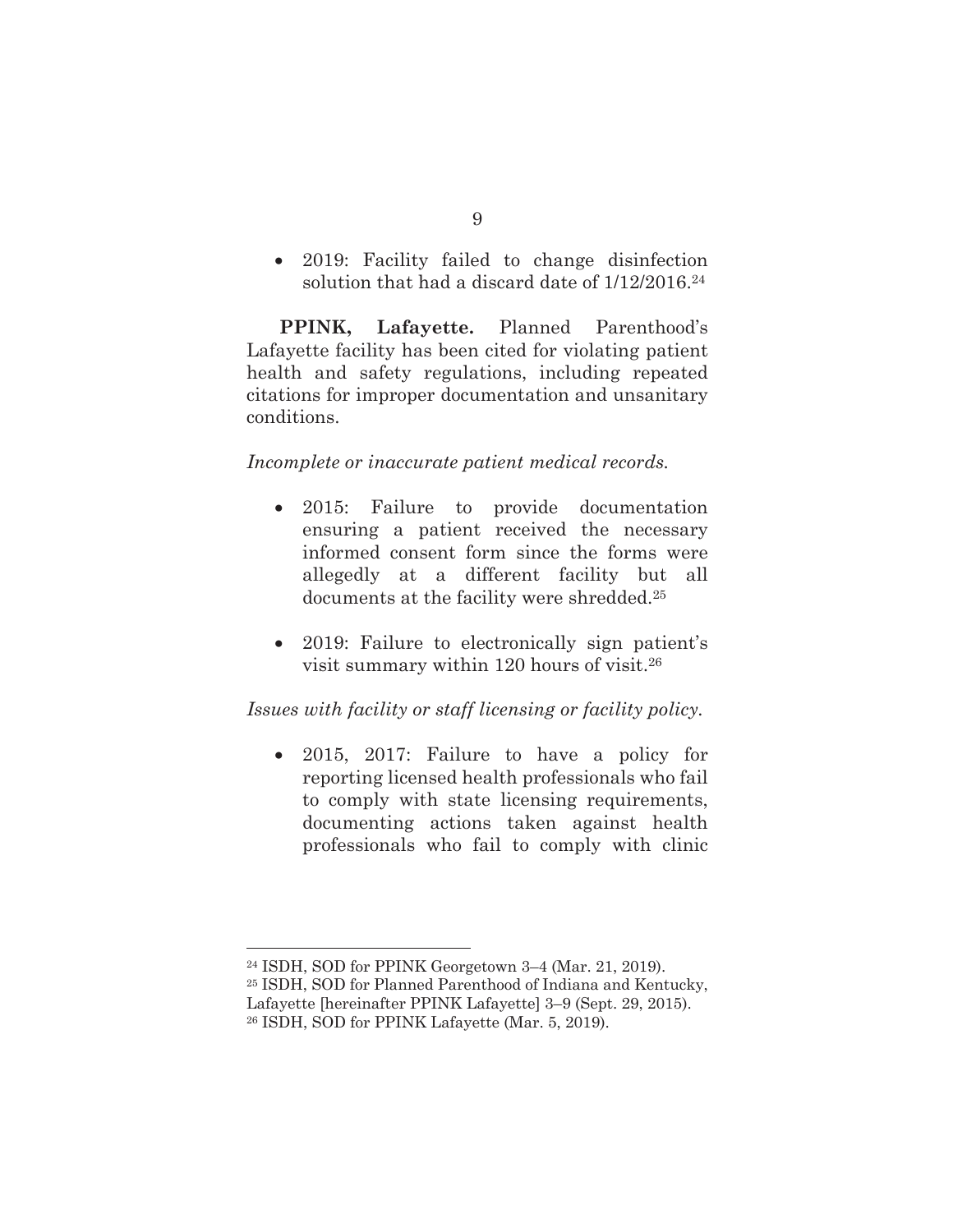policies, and reporting information to the appropriate state or law enforcement agency.27

- 2015: Failure to have an emergency response policy to govern physicians.28
- 2015, 2017: Failure to have a policy for reporting "adverse reactions and medication errors" to physician.29

*Unsanitary conditions; expired medications or medical supplies.* 

- 2015: Box containing material labeled as biohazard kept in a closet risking crosscontamination.30
- 2015: Opened bottle of Betadine did not have the required expiration date noted.31
- 2017: Small storage shed labeled as biohazard was kept in a clean utility room and used to store biohazard waste.32

**PPINK, Merrillville.** Planned Parenthood's Merrillville facility has been cited for numerous health and safety deficiencies.

<sup>27</sup> ISDH, SOD for PPINK Lafayette 9–10 (Sept. 29, 2015); ISDH, SOD for PPINK Lafayette 2–4 (Mar. 1, 2017).

<sup>28</sup> ISDH, SOD for PPINK Lafayette 21–22 (Sept. 29, 2015).

<sup>29</sup> *Id*. at 25–26; ISDH, SOD for PPINK Lafayette 9–10 (Mar. 1, 2017).

<sup>30</sup> ISDH, SOD for PPINK Lafayette 18 (Sept. 29, 2015). <sup>31</sup> *Id*. at 22–23.

<sup>32</sup> ISDH, SOD for PPINK Lafayette 8–9 (Mar. 1, 2017).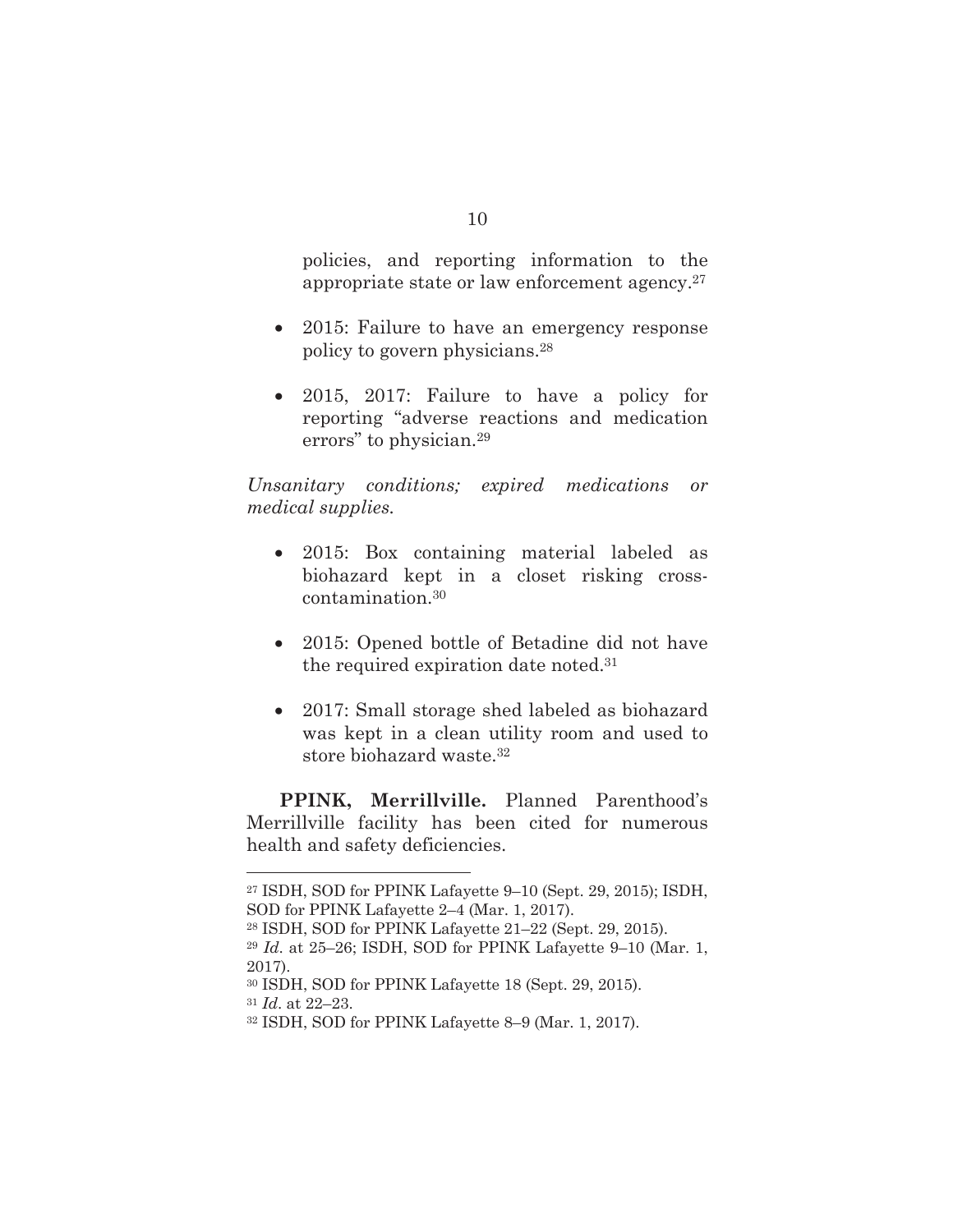#### *Substandard patient care.*

• 2014: Failure to ensure patient vital signs were taken during procedure or recovery.33

## *Incomplete or inaccurate patient medical records.*

- 2014: Contradictory or missing information in patient records, including contradicting procedure and discharge times and missing authentications by provider.34
- 2014: Failure to ensure receipt of patient's medical history or informed consent, or failure to include a terminated pregnancy report in the patient's medical record.35
- 2019: Failure by provider to electronically sign Patient Visit Summaries according to facility policy.36

<sup>33</sup> ISDH, SOD for Planned Parenthood of Indiana and Kentucky, Merrillville [hereinafter PPINK Merrillville] 10–14 (Nov. 1, 2014). <sup>34</sup> *Id.* at 1–7.

<sup>35</sup> *Id*. at 7–10.

<sup>36</sup> ISDH, SOD for PPINK Merrillville (Mar. 13, 2019).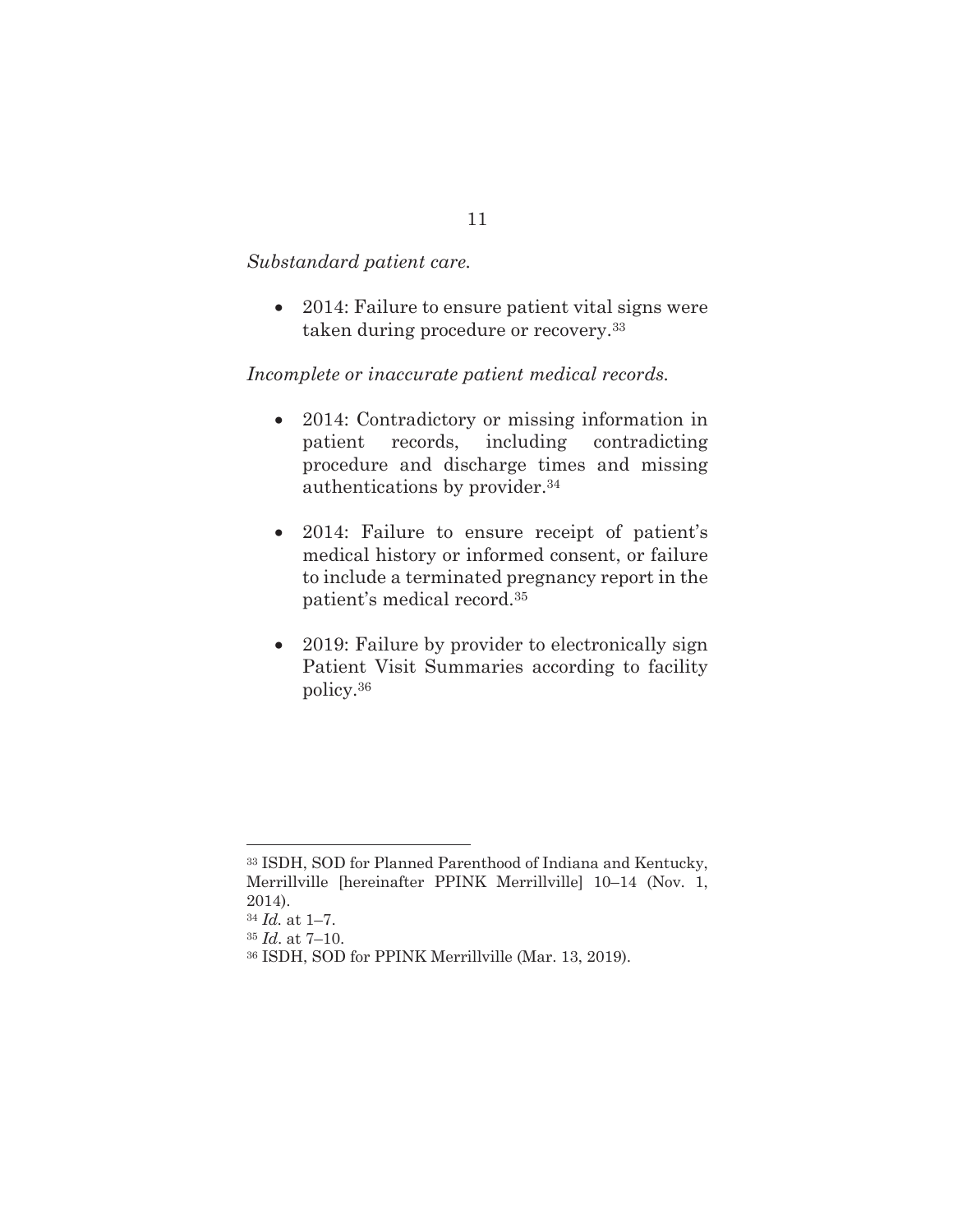#### *Issues with facility or staff licensing or facility policy.*

• 2017: Failure to have a policy for reporting "adverse reactions and medication errors" to physician.37

 In view of this extensive history of violations, PPINK cannot be heard to assert claims against health and safety laws, informed consent requirements, and patient record and privacy laws, when it has proven to be a scofflaw routinely disregarding such laws.

> B. Planned Parenthood's Extended Legal Campaign Against Virtually Every State Regulation of Its Abortion Business Belies Its Presumption that It Has a "Close" Relationship with Women and Minor Girls Seeking Abortion.

When it comes to State health and safety regulations, there is an inherent conflict of interest between abortion providers and their patients. It is impossible for abortion clinics and doctors to share or represent the interests of their patients when they seek to *eliminate* the very regulations designed to protect their patients' health and safety. The standing problem is heightened when an abortion provider ostensibly sues on behalf of its minor patients to challenge laws designed to protect the parent-child relationship both the minor and her parents have an interest in preserving and nurturing. *Belotti v. Baird*, 443 U.S. 622 (1979); *Hodgson v. Minnesota*, 497 U.S.

<sup>37</sup> ISDH, SOD for PPINK Merrillville 7–8 (Jan. 31, 2017).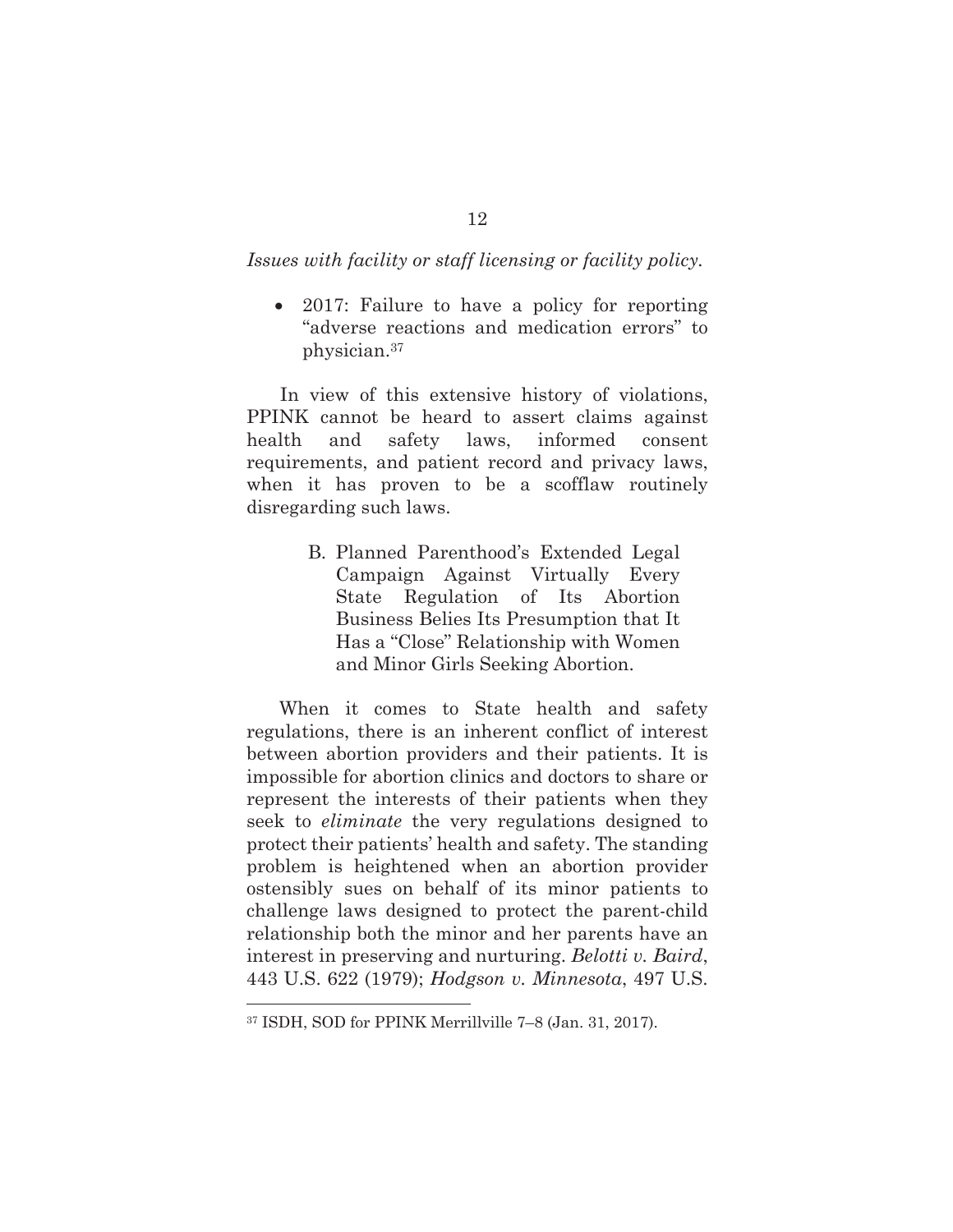417 (1990). As this Court instructed in *Belotti, id*. at 640:

[P]arental notice and consent are qualifications that typically may be imposed by the State on a minor's right to make important decisions. As immature minors often lack the ability to make fully informed choices that take account of both immediate and long-range consequences, a State reasonably may determine that parental consultation often is desirable and in the best interest of the minor. It may further determine, as a general proposition, that such consultation is particularly desirable with respect to the abortion decision—one that for some people raises profound moral and religious concerns.

For the Court, then, the appropriate Constitutional approach to parental involvement laws is to presume that parents will fulfill their proper role of nurturing and tutoring children in right behavior, not to engage in wholesale speculation about "another world" that exists between parents and children in which a "stark social reality" of dysfunctionality governs, *Planned Parenthood of Indiana and Kentucky, Inc. v. Adams*, 937 F.3d 973, 984 (7th Cir. 2019) (quoting *Ohio v. Akron Center for Reproductive Health*, 497 U.S. 502, 537 (1990) (Blackmun, J., dissenting)), and in which well-grounded fear of parental retribution dominates. *Id*. at 985.

 PPINK thrives on judicial indulgence of this contrarian dystopia, which has allowed it to routinely challenge laws designed to protect its patients,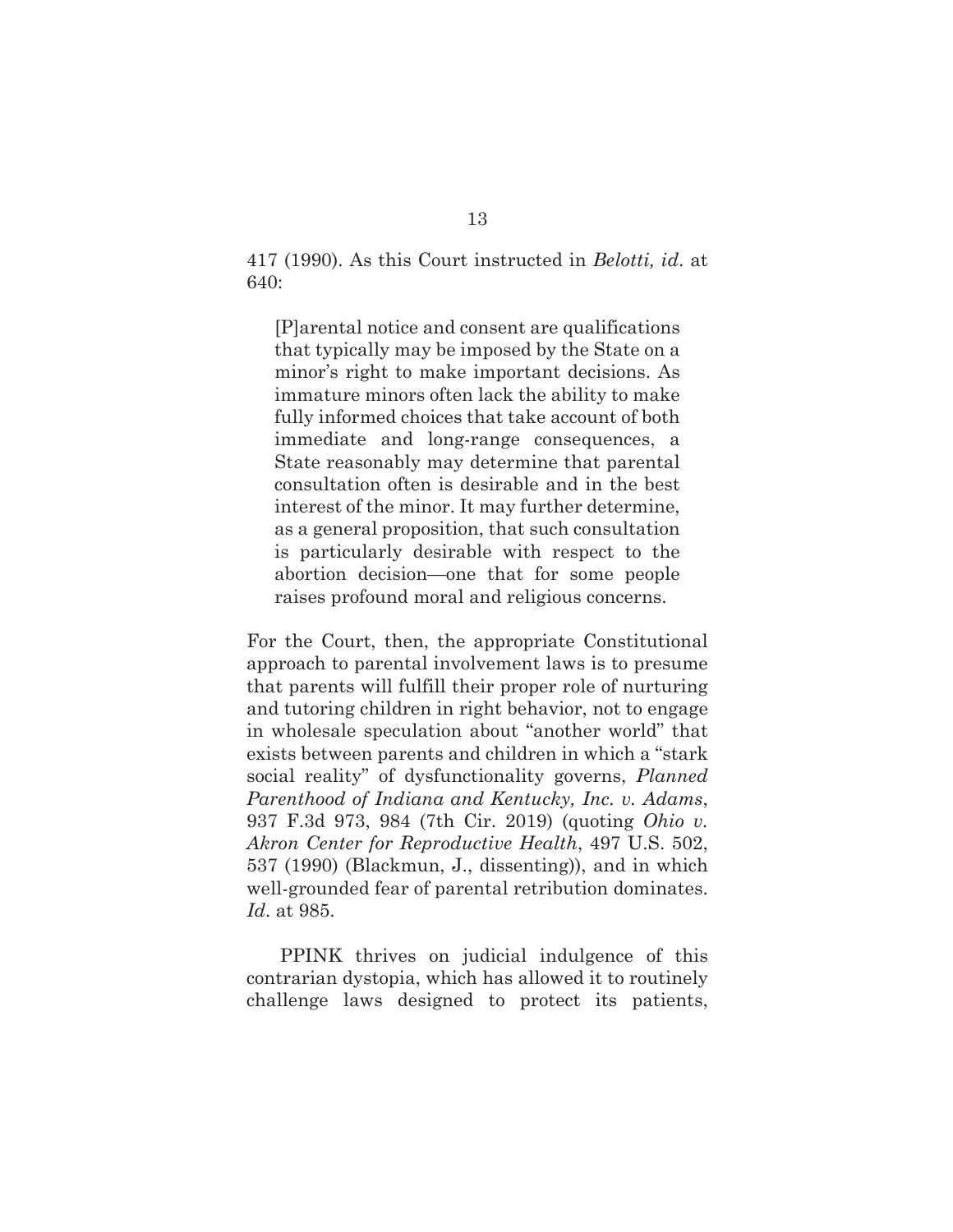including its very young patients. PPINK's predecessor affiliate, Planned Parenthood of Indiana,38 brought suit ostensibly on behalf of minor patients to prohibit the Indiana Medicaid Fraud Control Unit of the Attorney General's office from exercising its statutory authority to review medical files of 73 Planned Parenthood patients who were under 14, the age of statutory consent.39 *Planned Parenthood v. Carter*, 854 N.E.2d 853 (Ind. Ct. App. 2006). Intercourse with a child under 14 is a Class A or B felony under State law, depending on the age of the adult or the use of deadly force or infliction of bodily injury. *Id*. at 862, citing Ind. Code § 35-42-4- 3(a). Planned Parenthood staff were mandatory reporters of suspected child abuse or neglect. *Id*., citing Ind. Code § 31-33-5-2, and the court of appeals concluded that Indiana's Medicaid fraud unit was authorized by federal law to investigate the alleged failure of Planned Parenthood to report child abuse. *Id*. at 866–867.

 The court of appeals held, however, that Planned Parenthood could assert Fourteenth Amendment

<sup>38</sup> PPINK's predecessor in interest, Planned Parenthood of Indiana, merged with Planned Parenthood of Kentucky to form PPINK in 2013. See *Our History*, Planned Parenthood of Indiana and Kentucky, Inc. (last visited Jan. 24, 2020), https://www.plannedparenthood.org/planned-parenthoodmetropolitan-new-jersey/patients/planned-parenthood-indianakentucky/about/history.

<sup>39</sup> See *Planned Parenthood v. Carter*, 854 N.E.2d 853, 867 (Ind. Ct. App. 2006), citing 42 U.S.C. § 1320a-7(b)(12); 42 C.F.R. § 1007.11; Ind. Code § 4-6-10-1.5(1) (Medicaid Fraud Control Unit has authority to investigate, in accordance with federal law, abuse and neglect of Medicaid patients).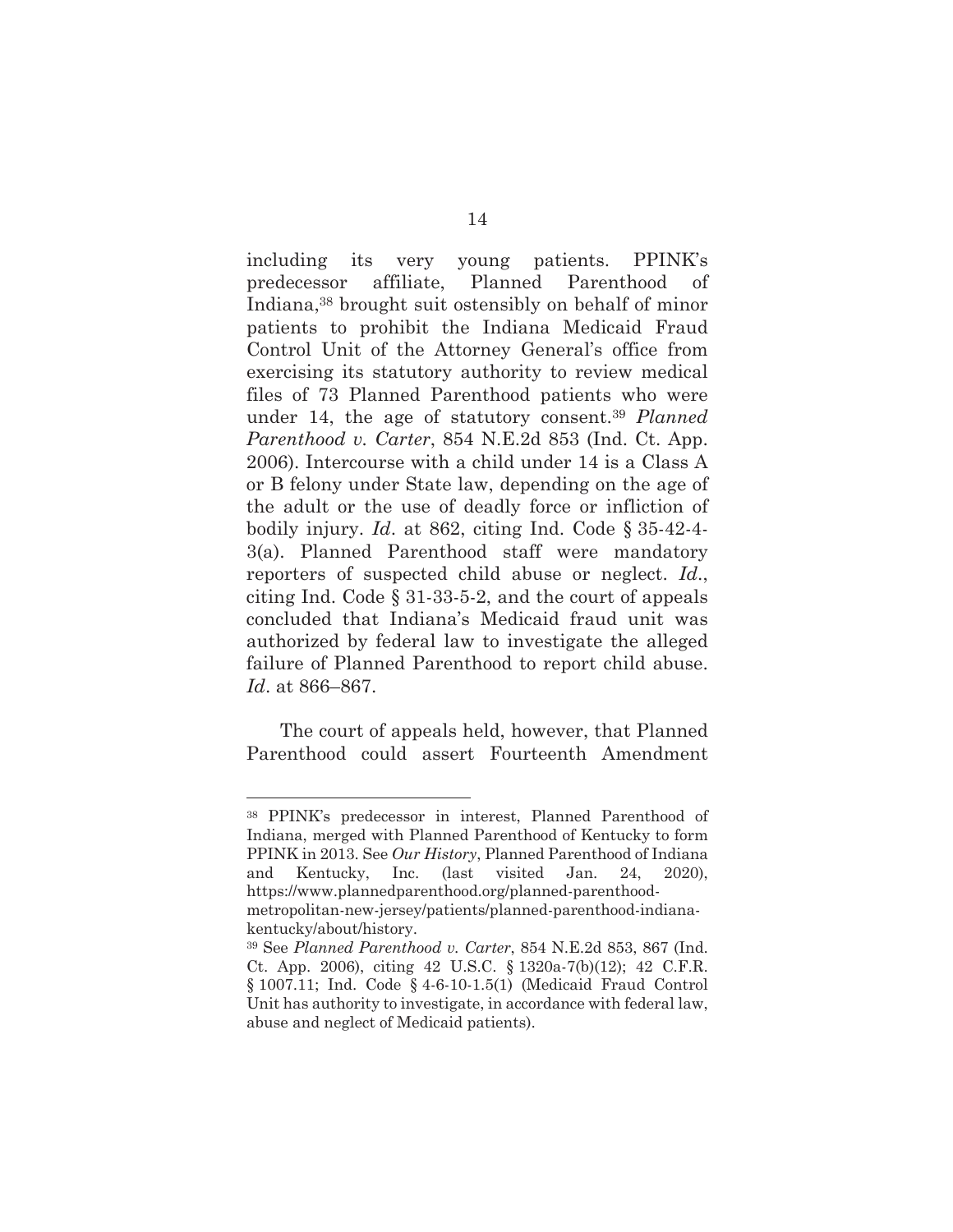"informational privacy" claims on behalf of its minor patients. The court turned aside the State's objection that its interest in investigating crimes against children overrode the privacy interests Planned Parenthood asserted for its patients:

[Indiana] observes that [Planned Parenthood's] patients also have an interest in being protected from sexual abuse. This observation is valid as far as it goes, but it does not negate the closely aligned privacy interests of [Planned Parenthood] and its patients, *most of whom are likely minors with limited means who might be hesitant to assert their privacy rights because of fear of parental reprisal* and/or the sensitive nature of the medical information at issue. We therefore conclude that [Planned Parenthood] has standing to assert a Fourteenth Amendment informational privacy claim on behalf of its patients.

*Carter*, 854 N.E.2d at 870 (emphasis added), citing *Aid for Women v. Foulston*, 441 F.3d 1101, 1111–15 (10th Cir. 2006) (holding that minor children's interests were sufficiently close to those of the reproductive health care provider, and that minors were sufficiently hindered from asserting their own claims to satisfy third-party standing test in challenge to the application of a sexual abuse reporting statute). The Tenth Circuit in *Aid for Women* had also relied upon the notion that minors may be hindered from suing "by the fear of reprisal from parents." 441 F.3d at 1114. This indulgence of the presumption against parental guidance turns *Belotti* on its head—founding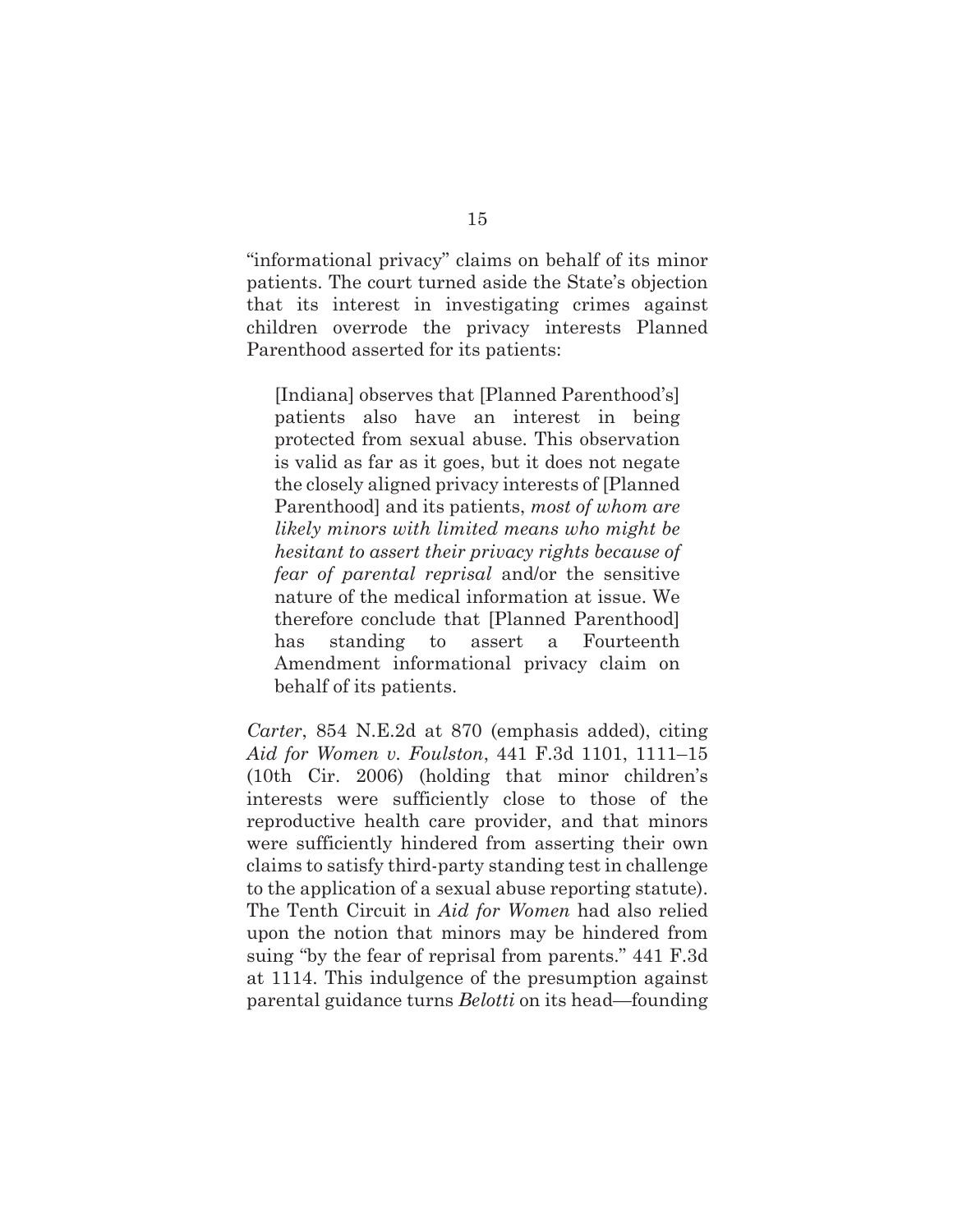the constitutional law of abortion on a regime of judicial presumption that the fear of "many" children of parental reprisal prevents State authorities from investigating crimes against children—even when the investigation is mandated by federal Medicaid law.

 Whether Planned Parenthood's mandatory reporting policies and procedures were in place following its legal action to prevent State authorities from reviewing the medical files of its very young patients was called into question shortly afterward, when Planned Parenthood of Indiana reportedly violated Indiana's mandatory reporting law in 2008 when an employee in its Bloomington office failed to report an apparent incident of statutory rape by a 31 year-old against a 13-year-old girl. Sara Galer, *Planned Parenthood Worker Fired*, WTHR (Dec. 10, 2008, 4:54 PM) https://www.wthr.com/article/planned-parenthoodworker-fired. Planned Parenthood terminated the employee and stated it would retrain all of its workers on mandatory reporting. *Id*.

PPINK has indulged the judicial presumption in favor of allowing it to stand in the shoes of women and young girls seeking abortion in numerous other cases in which the abortion business has challenged laws designed to protect them. It has sought to overturn full informed consent provisions, see *e.g., Planned Parenthood of Ind., Inc. v. Comm'r of the Ind. State Dep't of Health*, 794 F. Supp. 2d 892 (S.D. Ind. 2011) (opposing full informed consent requirement); *Planned Parenthood of Ind. & Ky. v. Comm'r of the Ind. State Dept. of Health*, 896 F.3d 809 (7th Cir.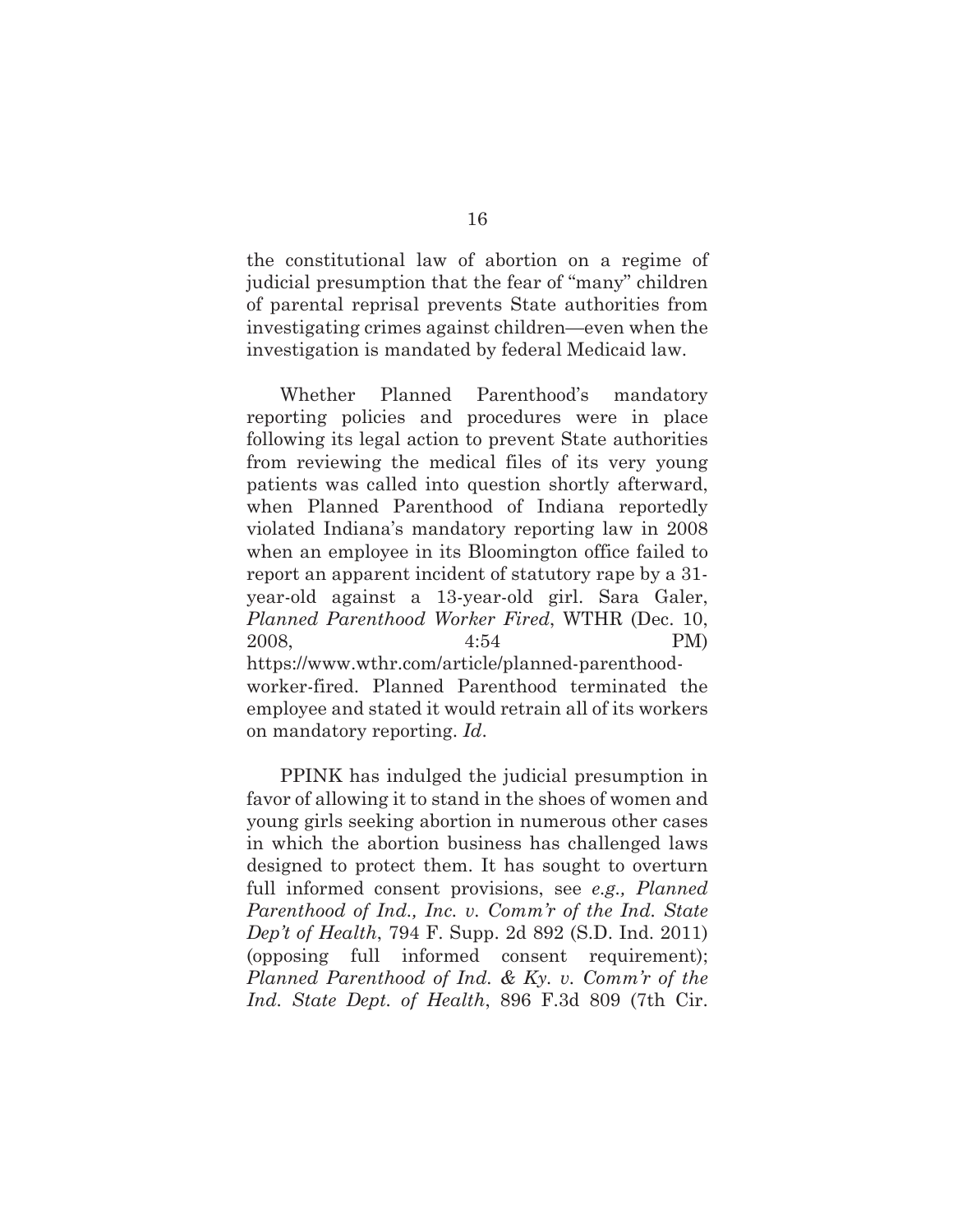2018), petition for writ of certiorari filed, No. 18-1019 (challenging mandatory ultrasound viewing informed consent law); documentation and reporting requirements, see *e.g., Planned Parenthood of Ind. & Ky., Inc. v. Comm'r, Ind. State Dept. of Health*, No. 1:18-cv-1219 (S. Dist. Ind. filed Apr. 23, 2018); and a law mandating minimal clinician staffing requirements, *Planned Parenthood of Ind. & Ky., Inc. v. Comm'r, Ind. State Dept. of Health*, 984 F. Supp. 2d 912 (S.D. Ind. 2013) (challenging regulation of chemical abortion). PPINK also challenged Indiana's law mandating that human fetal remains be treated with "dignity", but a Seventh Circuit decision in its favor was summarily reversed by this Court in a *per curium* opinion. *Planned Parenthood of Ind. & Ky*, *v. Comm'r of the Ind. State Dept. of Health*, 917 F.3d 532 (7th Cir. 2018), petition for writ of certiorari granted in part, reversed in part, 139 S. Ct. 1870 (2019). Amicus respectfully suggests that it is time for the Court and lower federal courts to, at a minimum, require that abortion business that challenge abortion regulations demonstrate to the court that they actually do enjoy a "close" relationship with women seeking abortions and that no conflict of interest exists between them.

#### **CONCLUSION**

*Amicus* respectfully submits that if the Supreme Court rejects third-party standing for the abortion business plaintiff in *June Medical Services v. Gee*, No. 18-1323, it should grant, vacate and remand Indiana's petition for further consideration of whether PPINK truly enjoys a "close relationship" with women seeking